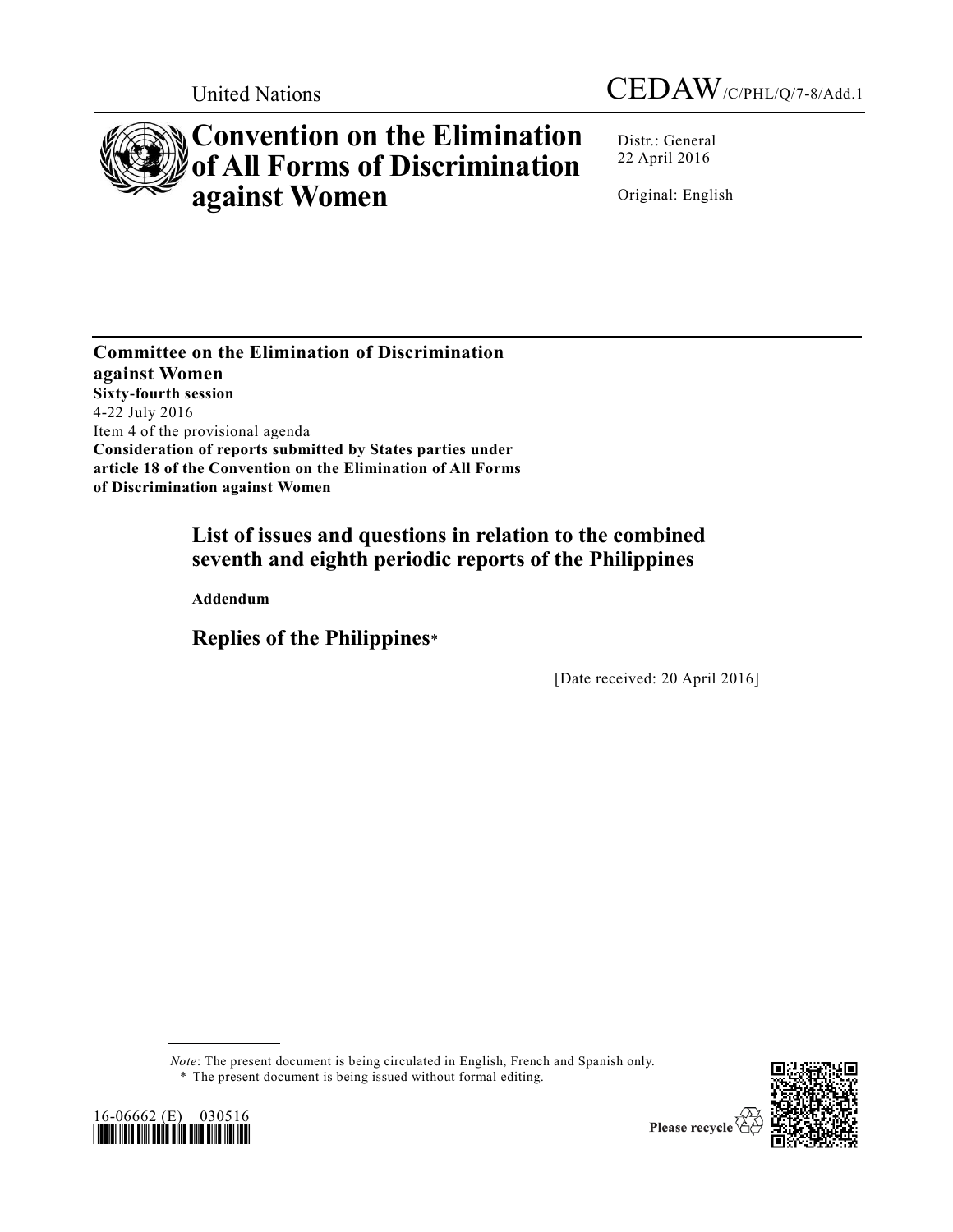# **Constitutional, legislative and institutional framework**

**1. Does the definition of "discrimination against women" in the Magna Carta of Women (MCW) include direct and indirect discrimination in the public and private sectors, in line with Article 1 of the Convention?**

1.1 The definition covers direct and indirect discrimination in public and private sectors.

#### *Status and content of the amendments to the:*

#### *Family Code*

1.2 Bills pending in Congress provide equality in decision-making between husband/father and wife/mother, repealing Articles 14, 96, 124, 211, and 225 of the Family Code.

#### *Anti-Rape law, definition, and whether it includes marital rape*

1.3 Senate Bill (SB) 2462, pending in the Congress, introduces the following:

- Revised definition of rape, centred on lack of consent;
- Requirement of force/violence and of proof of penetration removed;
- Age determining statutory rape increased from 12 to 15 years old and below.
- 1.4 The Anti-Rape Law and jurisprudence recognize marital rape.

1.5 The draft Philippine Code of Crimes (PCC) seeks to repeal the "forgiveness" clause.

#### *Anti-Sexual Harassment Law*

1.6 Pending bills expand the definition of sexual harassment to include peer sexual harassment and cyber harassment, strengthen the Committee on Decorum and Investigation (CODI) in establishments and increase penalties for the crime.

# *Magna Carta of Workers in the Informal Economy (MACWIE)*

1.7 Pending bills on MACWIE protect women workers in the informal economy against gender-based discrimination.

#### *Sexual Infidelity Bill (amending the Revised Penal Code [RPC] Arts. 333 and 334)*

1.8 Pending bills amend/repeal the unequal provisions on adultery and concubinage under the RPC, equalizing the evidentiary requirements and penalties for both offending spouses.

1.9 PCC includes sexual infidelity as a punishable act, where both the husband and wife are equally liable.

# *Anti-Prostitution Bill (amending RPC Art. 202)*

1.10 The amendment on the Anti-Trafficking Law recognizes and partially addresses the issue of prostitution as a form of exploitation only in so far as it concerns trafficked persons who end up in prostitution.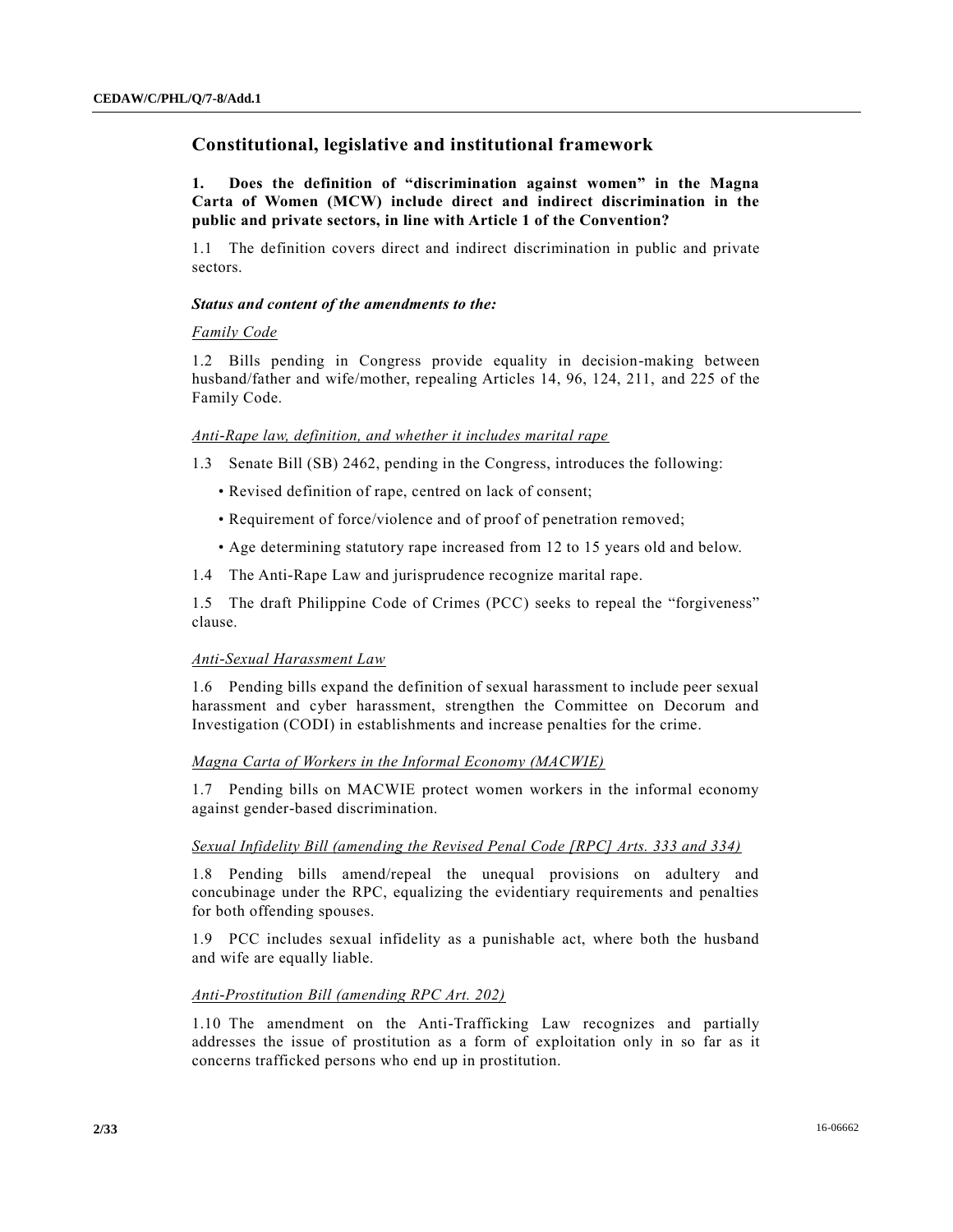- 1.11 Eleven bills pending in Congress amend Art. 202 of the RPC by:
	- redefining prostitution and persons exploited in prostitution
	- targeting the demand side by shifting the criminal liability to buyers/facilitators of the act
	- treating prostituted persons as victims
	- according higher penalties to those committing child prostitution

#### *Pre-mature marriage (amending RPC Art. 351)*

1.12 The act of premature marriage has been decriminalized by RA 10655 passed in 2015.

#### *Status of the draft Philippine Code of Crimes (PCC) and its difference from RPC*

1.13 The completed draft of the PCC will be endorsed to Congress in 2016. Its salient features include:

- Structure based on central themes with common features
- Penal provisions rationalized and categorized as either crimes against persons, property, or the state
- Consolidation of provisions in the RPC referring to same criminal act
- Review of outdated penal provisions
- Inclusion of trans-border crimes
- Penal provisions are conduct-based

# *Measures to enhance the awareness about gender equality, the Convention and international human rights standards*

1.14 Measures taken from 2012-2016 to enhance awareness:

- Gender sensitivity trainings (GSTs) and seminars on CEDAW for 384 male and 407 female justices and lawyers of the Supreme Court, Sandiganbayan, the Court of Appeals, and the lower courts.
- Seminars related to women's and children's rights for 10,443 court interpreters, court social workers, clerks of court, lawyers and aspirants to judicial posts.
- Seminars on trafficking in persons (TIP) for 3,898 judges, lawyers, prosecutors, court personnel, other concerned government agencies, barangay officials and civil society groups.

1.15 Information caravans on MCW and Anti-Violence against Women (VAW) laws held in six provinces reaching 1,043 audiences.

1.16 Annual campaigns conducted to raise awareness on CEDAW, MCW, related laws and international human rights standards.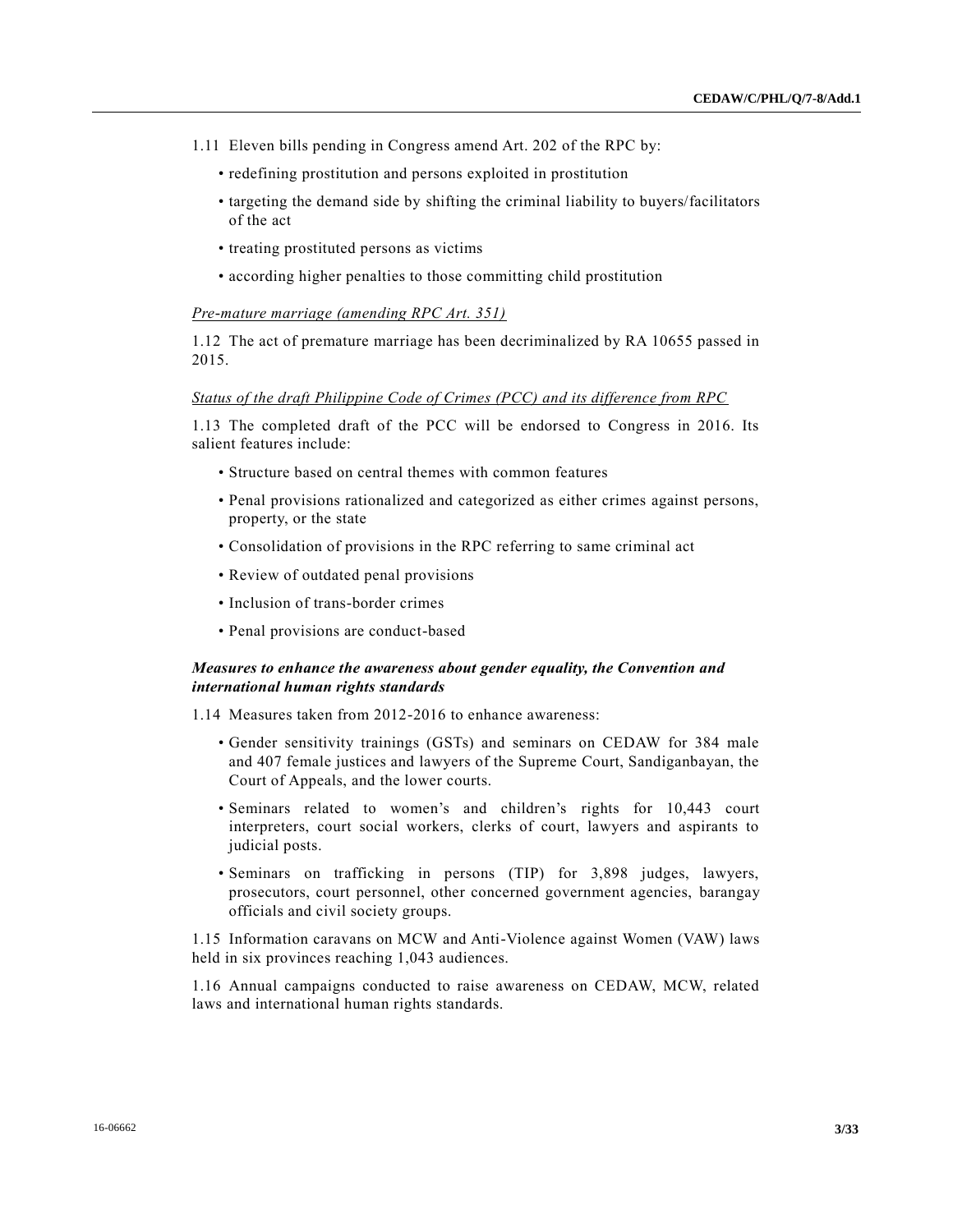# **2. Reconciling in practice conflicting provisions of MCW and PD 1083 (Code of Muslim Personal Laws [CMPL]) related to marital relations.**

2.1 The Philippines remains in the process of reconciling the MCW and PD 1083. There is no conflict between the two laws in as much as the MCW respects the cultural identity and integrity of women. The Muslim population views the CMPL as having primacy over civil law due to its basis in the Koran. Practices such as polygamy and child marriages are now strongly discouraged and have been regarded as exception to the general rule.

# *Functioning of customary justice mechanisms and their relationship to the formal justice system*

2.2 Indigenous Peoples (IP) and Muslim women generally resort first to customary law and justice mechanisms. When these fail, the case is brought to the formal justice system which includes the legal complaint mechanism provided under RA 8371 or the Indigenous Peoples' Rights Act (IPRA) and PD 1083 (CMPL).

# **A. Access to justice and legal complaint mechanisms**

# **3. Number of cases of discrimination against women that have been received and processed by the State Party's Commission on Human Rights (CHR) as Gender Ombud**

3.1 In 2009-2015, CHR rendered 2,394 legal assistance and investigation in response to alleged human rights violations against women. On MCW violations, CHR recorded 47 cases, 10 of which have been resolved.

#### *Number of decisions issued by the judiciary in cases of violation of women's rights*

3.2 In 2014, the judiciary decided on 6,059 rape cases, 6,263 cases on Violence against Women and their Children (VAWC), as defined by R.A. 9262 and 148 cases of sexual harassment.

#### *Measures to ensure reparation, including adequate compensation for victims*

3.3 Victims of violent crimes, including rape, may file claims for compensation before the Department of Justice (DOJ) Board of Claims pursuant to RA 7309. Penalties or fines are determined by the courts in accordance with the law, with due consideration of mitigating and aggravating circumstances and the wealth or means of the accused.

3.4 In a 2015 landmark decision, the Supreme Court declared a sectarian educational institution guilty for the illegal dismissal of a female employee for being pregnant out of wedlock. The Supreme Court ordered compensation for the complainant.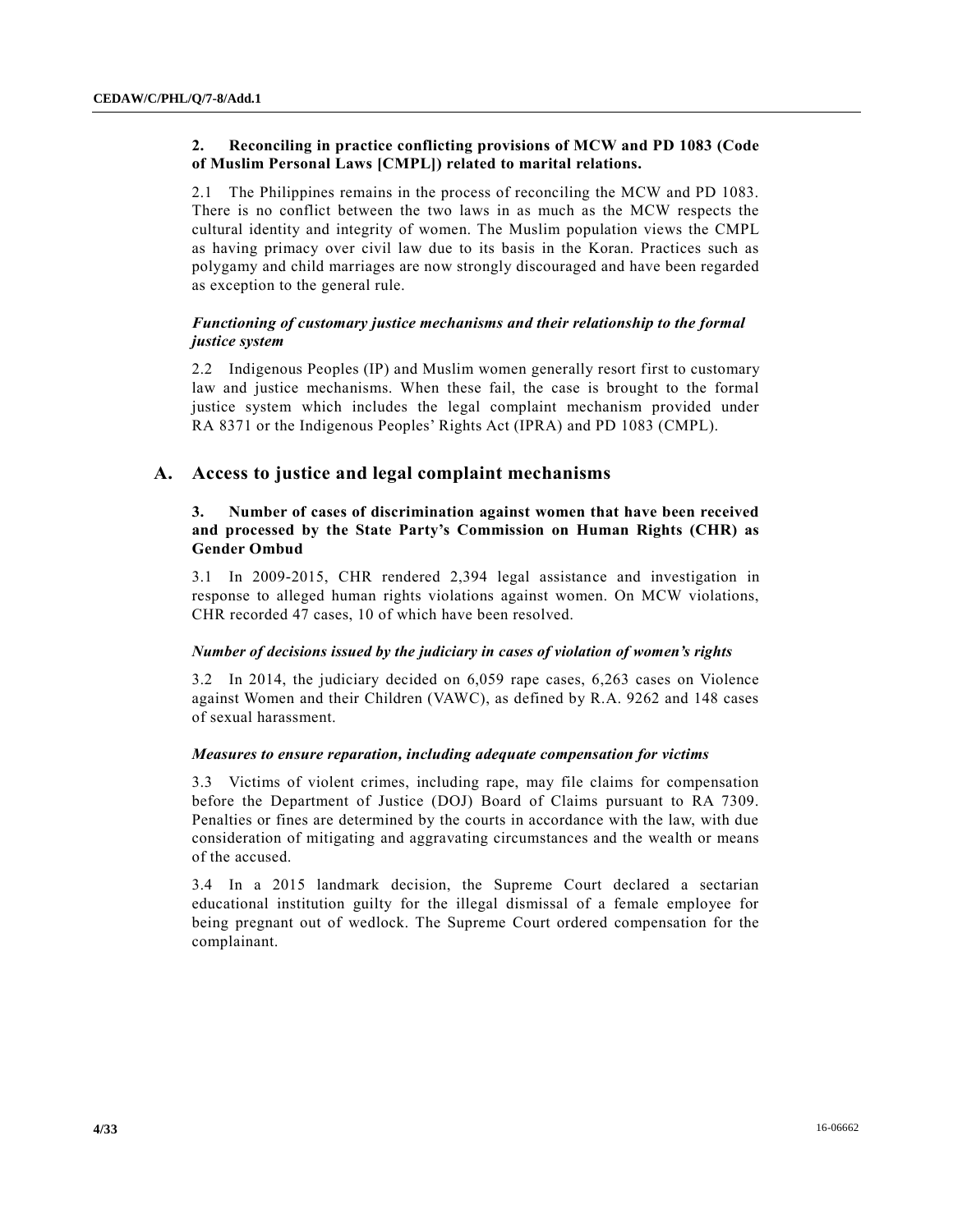*Information on legal aid to support women victims of discrimination and violence, returned migrant workers, rural women, indigenous women and Muslim women living in the ARMM, in gaining access to justice*

- 3.5 Women victims of discrimination and violence may obtain legal aid through:
	- The Rape Crisis Centres (RA 8505), CHR Gender Ombud and Public Attorney's Office (PAO) for free legal assistance and psychosocial services
	- The National Commission on Indigenous Peoples (NCIP) through the Indigenous Peoples Legal Assistance Fund (IPLAF) for legal assistance to indigent and IP women
	- The "Assist WELL" (Welfare, Employment, Legal and Livelihood) Program of the Department of Labour and Employment (DOLE) provides legal services to repatriated Overseas Filipino workers (OFWs).

# *Update on Ombud's Guidelines and mechanisms to facilitate access of women to legal remedies and assist in filing of cases*

3.6 CHR has adopted Gender Ombud Guidelines providing the process to access its different services, as well as the conduct of trainings for its personnel to operationalize said services.

3.7 A Memorandum of Agreement (MOA) was made and entered into by judicial agencies, strengthening the legal aid services and streamlining the referral of cases investigated under the Gender Ombud mechanism.

# **B. National machinery for the advancement of women**

# **4. Measures to ensure adequate resources for the Philippine Commission on Women (PCW)**

4.1 PCW is currently working on its proposal to the Department of Budget and Management (DBM) to strengthen the former's structure and personnel complement. Meantime, additional staff and consultants are hired by PCW to implement critical activities.

#### *Ensuring cooperation with civil society*

- 4.2 Existing mechanisms to ensure collaboration with civil society include:
	- Composition of the PCW Board of Commissioners, in which 12 of its members are representatives of civil society organizations (CSOs).
	- The National Anti-Poverty Commission's (NAPC) Women's Sectoral Council representing women non-government organizations (NGOs) from the country's 17 regions.
	- Regular consultation with CSOs and women's groups in crafting reports and development plans, in selecting representatives to national and international bodies and in implementing select activities.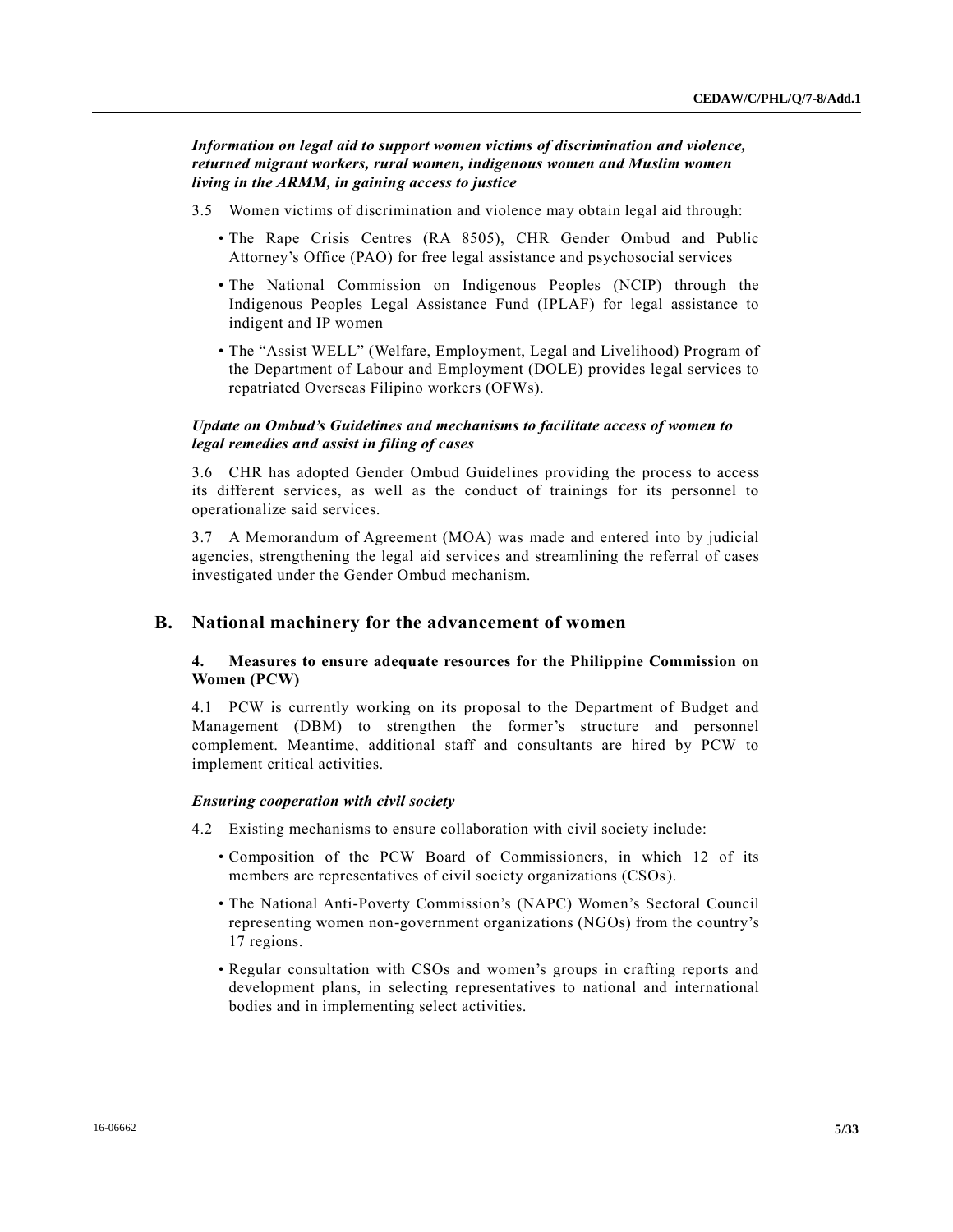# *Corrective measures taken as a result of the outcome of Philippine Plan for Gender Responsive Development (PPGD) and continuous monitoring and assessment of its impact*

4.3 Continuous monitoring and assessment of PPGD's implementation show that issues such as poverty continue to affect women. Other emerging issues have been monitored such as cybercrimes climate change and disasters, leading to the formulation of short-term plans (e.g. Women's EDGE Plan  $2013-2016<sup>1</sup>$  and annual Gender and Development [GAD] Plans and Budgets) as well as tools and mechanisms addressing such concerns.

# **C. Temporary special measures**

# **5. Temporary special measures to accelerate substantive equality of women with men in all areas covered by the Convention**

5.1 SB 1449 mandates that 50% of representatives nominated among the members of a registered political party or organization must be women; 40% of the five nominees officially submitted by a party to the Commission on Elections (COMELEC) must be women; and the final five representatives of each party must be composed of at least two women.

5.2 House Bill (HB) 3877 requires political parties to craft and implement a women and GAD agenda; integrate women in the leadership of their party and its internal policymaking structures; and nominate women as official candidates to elective positions.

5.3 HB 1674 allots 1/3 of the appointive positions in government to qualified women; allows women in the armed forces combat and security-related assignments; creates an all-female unit in the PNP for crimes committed against women; and, reserves for qualified women a third of scholarships and trainings in government.

5.4. Commission on Higher Education (CHED) has a scholarship program that support women to enrol in traditionally male dominated courses while the Technical Education and Skills Development Authority (TESDA) has a similar program for women's enrolment in non-traditional vocational-technical courses.

# **D. Gender stereotypes**

**\_\_\_\_\_\_\_\_\_\_\_\_\_\_\_\_\_\_**

# **6. Strategy to address social and cultural patterns that lead to patriarchal attitudes and gender stereotyping**

6.1 Education, advocacy and training remain as the State's main strategy to eliminate gender stereotyping. The Department of Education (Dep-Ed) and the CHED reviewed their curricula and developed policies and instructional materials to eliminate sexism in school and to capacitate teachers along this end. TESDA integrated gender sensitive modules in their vocational-technical courses.

6.2 Multimedia is utilized in advocacy and information campaigns targeting the public and private sectors, including schools and communities.

 $<sup>1</sup>$  Women's EDGE Plan is a time-slice plan of the PPGD.</sup>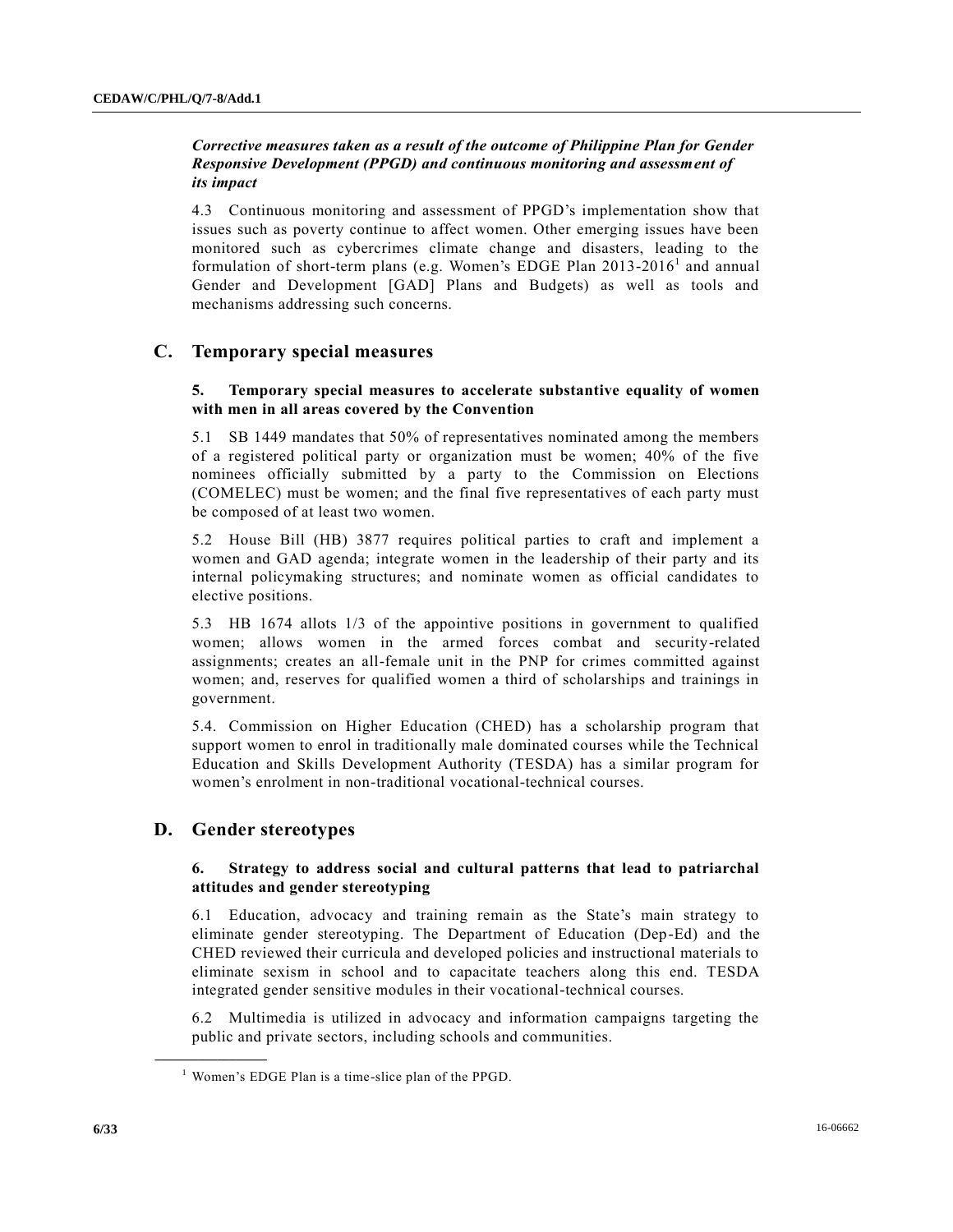6.3 GSTs and GAD capacity building for government agencies are regularly conducted by PCW and other training institutions and GAD experts. Modules and tools developed by PCW are cascaded to government agencies.

6.4 Men as women's rights advocates are seen as an effective strategy to eliminate sexism. Organizations in place are:

- MOVE (Men Opposed to Violence against Women Everywhere)
- KATROPA (Kalalakihang Tapat sa Responsibilidad at Obligasyon sa Pamilya) translated as "men who are true to their responsibilities to the family"
- ERPAT (Empowerment and Reaffirmation of Paternal Abilities)
- 6.5 Gender responsive legislation is also widely utilized as a strategy.

#### **E. Violence against women**

#### **7. Current legal and policy framework addressing VAW and results achieved**

7.1 Various laws protecting women and girls from VAW are in place. (See Annex 1.)

7.2 Inter-agency mechanisms (e.g. Interagency Council on Anti-Violence against Women and Their Children [IACVAWC], Interagency Council against Trafficking [IACAT] and Interagency Council against Child Pornography [IACACP]) prepare agency plans and strategic plans reflecting laws on VAW.

- 2014-2016 IACVAWC Strategic Plan assigns agencies concerned on the implementation, coordination and monitoring of VAWC initiatives.
- Global Action against Child Pornography (GLACY) Action Plan includes child pornography as a form of cybercrime that has to be addressed through the cooperation of States concerned.
- 2013-2016 Women's EDGE Plan operationalizes the MCW and recognizes VAW as a priority gender issue.

7.3 Implementation of VAW-related laws and the VAWC Strategic Plan have resulted to the following:

- Increased awareness of domestic violence and sexual harassment among private establishments and government offices.
- 80% of private establishments are compliant to RA 7877 (Anti-Sexual Harassment Act) and the 10-day paid VAWC leave requirements.
- Police officers and hospital personnel are trained in handling VAW cases.
- More health facilities catering to VAW cases were established:
- Functional Women and Child Protection Units (WCPUs) in 67 out of 70 (95.7%) Department of Health (DOH) hospitals; Presence of trained Women and Child Coordinators in 3 hospitals without Women and Children Protection Units (WPCUs)
- WCPUs with trained personnel in 39 Local Government Units (LGU)-hospitals and rural health units (RHUs)
- Barangay VAW Desks in 87% of the 42,028 villages (barangays) nationwide.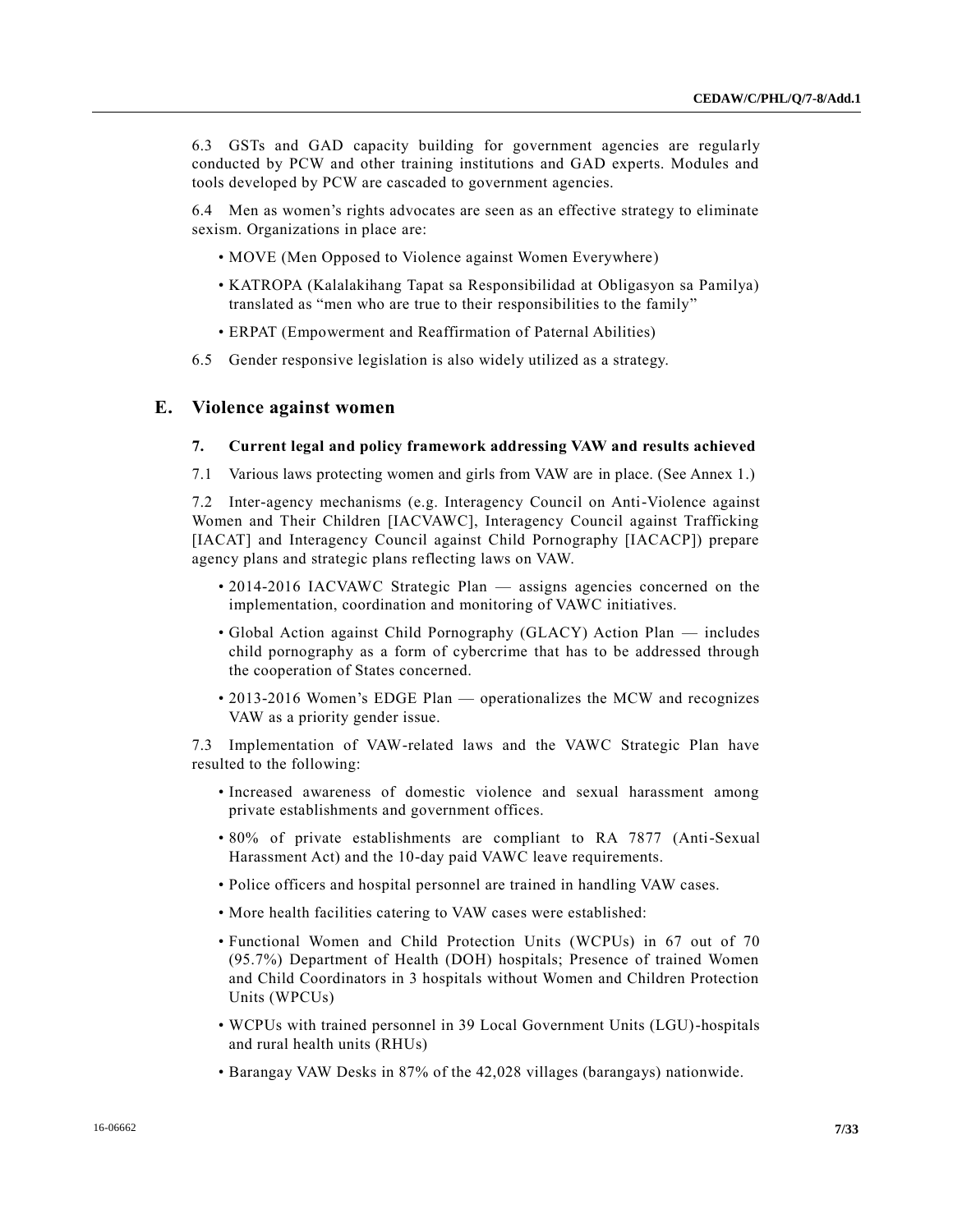Table 1

# *Information on the prevalence of VAW: domestic violence, rape and sexual violence in armed conflict and during disasters and calamities. Whether data on VAW are collected, and emerging trends.*

7.4 The 2013 and 2008 National Demographic and Health Survey (NDHS) included the "Women Safety Module" to capture the extent and types of VAW experienced by women aged 15-49 years old. The results were:

- 20% experienced physical violence since age 15;
- 6% experienced physical violence within 12 months prior to the survey;
- 6% reported having experienced sexual violence at least once in their lifetime;
- 4% reported experiencing violence during pregnancy;
- 65% of married women surveyed to have experienced sexual violence reported some form of injury.

7.5 The table below details the reported incidents of VAW from 2011-2015. Data show rising incidence of VAW from 2011-2015 with violation of RA 9262 (Anti-VAWC Law) as most prevalent (85%).

| <b>Total</b>           | 10893   | 13 758  | 19 549  | 36 941  | 33 945 |
|------------------------|---------|---------|---------|---------|--------|
| Concubinage            | 128     | 146     | 199     | 349     | 341    |
| RA 9262                | 9 0 2 1 | 11 531  | 16 5 17 | 31937   | 28 892 |
| Sexual Harassment      | 63      | 41      | 196     | 103     | 88     |
| Acts of Lasciviousness | 625     | 721     | 1 0 3 5 | 1871    | 1928   |
| <b>Attempted Rape</b>  | 201     | 256     | 317     | 635     | 677    |
| Incestuous Rape        | 23      | 33      | 26      | 36      | 33     |
| Rape                   | 832     | 1 0 3 0 | 1 2 5 9 | 2 0 1 0 | 1986   |
| Cases                  | 2011    | 2012    | 2013    | 2014    | 2015   |
|                        |         |         |         |         |        |

**Annual Comparative Data on Violence against Women, 2011-2015**

*Source*: Philippine National Police-Women and Children Protection Centre (PNP-WCPC)

#### *Measures to ensure access of VAW victims to high-quality protection and support services including for women with disabilities*

7.6 There are existing programs and services provided by concerned government agencies:

7.6.1 The Department of Social Welfare and Development (DSWD) provides psychosocial and economic services to VAW victims including those with disabilities and victims of TIP, through its centre-based and community-based facilities and through its rape crisis centres.

7.6.2 Comprehensive Intervention against Gender-Based Violence (CIAGV) of the DSWD aims to improve the conditions of women and girls through improved prevention, assistance and reintegration of survivors of VAW cases, with features like:

• Community-based gender awareness training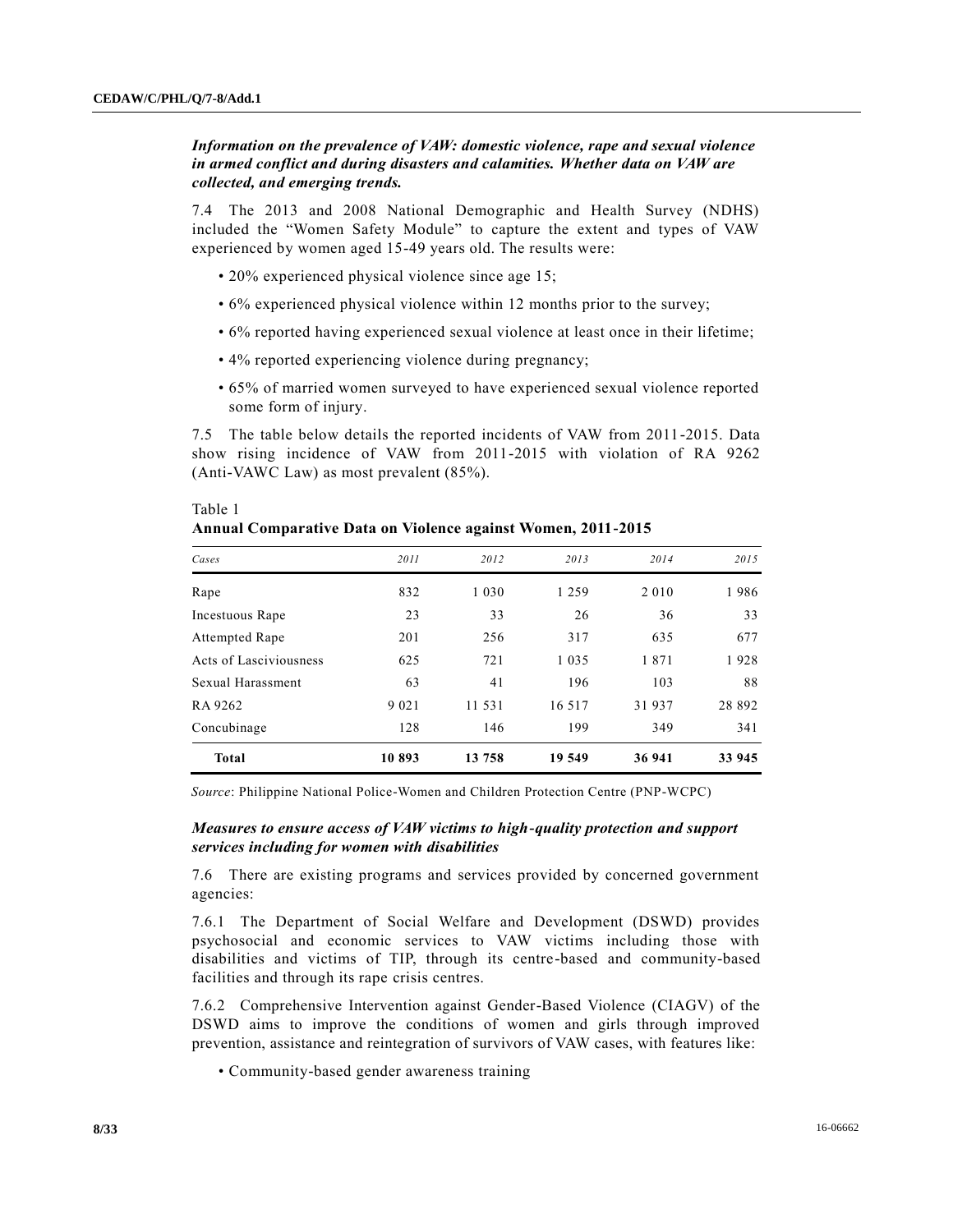- Paralegal training
- VAWC training
- Case-handling for barangay officials
- Advocacy campaign

7.6.3 National Referral System for the Recovery and Reintegration of Trafficked Persons established to systematically document trafficking cases.

7.6.4 Disability Sensitivity Training included in capacity building for service providers.

7.6.5 OFWs VAW victims are attended by the Filipino Workers Resource Centre operated by the Philippine Foreign Service Posts, supported by Philippine Overseas Labour Offices, Overseas Workers Welfare Administration and Social Welfare Attaches.

7.6.6 DOH operates Women and Children Protection Units (WCPUs) in 67 retained hospitals nationwide that provide medical interventions, and support to women-friendly spaces in evacuation centres.

7.6.7 Women's desks in all police stations to attend to complaints/cases involving women, including women with disabilities, as mandated by RA 8551. Police officers assigned to women's desks go through GST.

#### *Progress in the national operationalization of VAWDOCS*

7.7 Presently, the system is not ready for nationwide implementation. It is still being enhanced with additional functionalities based on piloting in 3 LGUs.

#### *Updates on measures to ensure full compliance with the views of the Committee in the cases of Karen Vertido vs and R vs the Philippines*

7.8 A law is necessary to implement the recommendations of the Committee with respect to compensation. However, there are existing remedies available for victims of rape:

- Pursue a civil suit in court, independent of the criminal aspect of the case
- File claims before the Board of Claims

7.9 Training and education of judges, prosecutors and court personnel on gender responsive handling of cases are continuously conducted (See 1.14). Also, the courts implement the 2004 directive of the Supreme Court allowing the hiring of signlanguage interpreters to assist deaf parties or witnesses in case proceedings.

7.10 On the suggested legislative measure, proposed bill, SB 2462, which seeks to amend the definition of rape, notes the comments of the Committee.

# **F. Trafficking and exploitation of prostitution**

#### **8. Monitoring and evaluation of anti-trafficking programs**

8.1 IACAT oversees the planning and implementation of anti-trafficking programs. Its 2nd National Strategic Action Plan for 2012-2016 establishes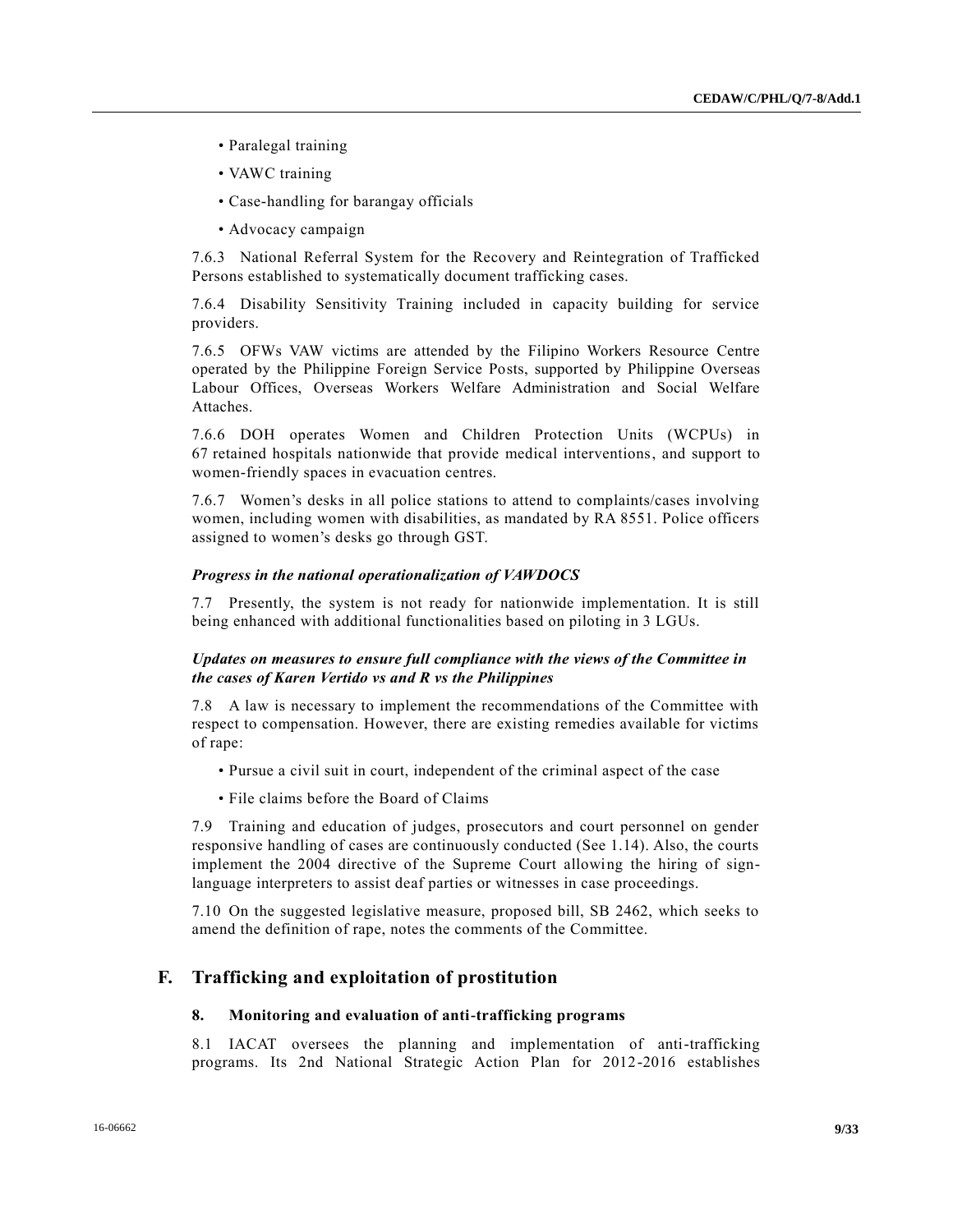timelines and measures to be implemented by the member agencies in 4 key result areas: Advocacy and Prevention; Protection, Recovery and Reintegration; Prosecution and Law Enforcement; and Partnership and Networking.

8.2 IACAT conducts bi-annual monitoring and evaluation workshop to assess the gains and challenges in the implementation of the Plan, to review priorities and to re-align activities if necessary.

8.3 The 11th Annual TIP Report of the US State Department removed the Philippines from its watch-list. The 2014 Global Slavery Index ranked the Philippines first in Asia, third in Asia-Pacific and twenty-ninth globally in terms of the government's efforts and programs, especially on the response of the criminal justice system against human trafficking.

# *Data on the complaints, investigations and prosecutions, convictions, and sentences for the crime of trafficking, and types of protection and compensation provided to women victims*

8.4 The Philippine National Police (PNP) handled 329 trafficking cases in 2015, 189 of which or 57% were referred for prosecution, 84 or 26% are still under investigation and 44 or 13% with cases filed in court. Of the filed cases 1,325 or 88% of the 1,505 identified victims were females, while 304 or 23% of the female victims were minors. ¼ of 1,325 females are girl-children.

| <b>Status</b>                            | Number of Cases | %   |
|------------------------------------------|-----------------|-----|
| Under Investigation                      | 84              | 26  |
| Referred to Prosecution                  | 189             | 57  |
| Filed in Court                           | 44              | 13  |
| Victims who refused to execute affidavit | 12              | 4   |
| <b>Total</b>                             | 329             | 100 |

# Table 2 **Trafficking Cases Handled by PNP, 2015**

*Source*: PNP-WCPC

 $T_0 h l_0$   $2$ 

8.5 Since the enactment of RA 9208 (Expanded Anti-TIP Act) in 2003, the IACAT Secretariat has monitored 2,831 trafficking cases nationwide from prosecution to conviction. Majority (87%) of the identified victims were women and female minors.

| $1$ ave $\sigma$                            |  |  |
|---------------------------------------------|--|--|
| Trafficking Cases Handled by DOJ, 2003-2015 |  |  |

| <b>Status</b>                                 | Number  | $\%$ |
|-----------------------------------------------|---------|------|
| Under Preliminary Investigation at DOJ        | 172     | 6.0  |
| Dismissed on Preliminary Investigation at DOJ | 267     | 9.4  |
| Pending Petition for Review                   | 3       | 0.1  |
| On Trial                                      | 1 0 5 2 | 37.0 |
| Dismissed in Court                            | 425     | 15.0 |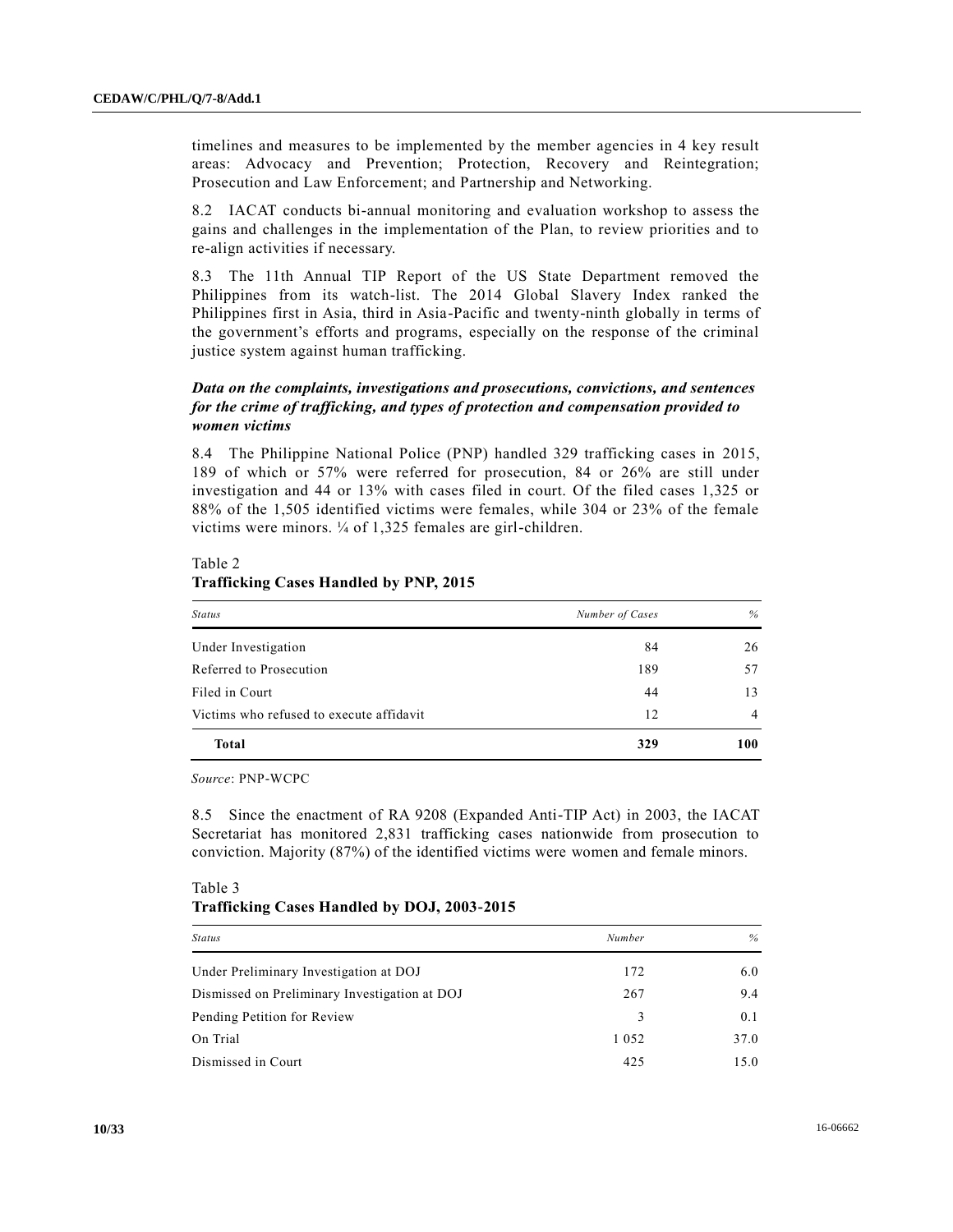| <b>Status</b>                            | Number  | %    |
|------------------------------------------|---------|------|
| Archived                                 | 450     | 16.0 |
| With Standing Warrant of Arrest          | 135     | 5.0  |
| Submitted for Decision                   | 14      | 0.5  |
| Decided                                  | 313     | 11.0 |
| Acquittals $-69(22%)$                    |         |      |
| Convictions $-244(78%)$                  |         |      |
| Guilty of offense as charged $-224(92%)$ |         |      |
| Guilty of lesser offense $-20(8%)$       |         |      |
| <b>Total</b>                             | 2 8 3 1 | 100  |

*Source*: DOJ

8.6 Three-year data shows 128 convictions involving 142 persons. More than half of the convictions involved 79 persons who were sentenced to life imprisonment with fines ranging from 2 million to 6 million pesos.

# Table 4 **Trafficking Cases — Convictions**

| Year               | No. of Convictions | No. of Persons Convicted |
|--------------------|--------------------|--------------------------|
| 2013               | 27                 | 37                       |
| 2014               | 55                 | 57                       |
| 2015 (15 Jan 2016) | 46                 | 48                       |
| <b>Total</b>       | 128                | 142                      |

*Source*: IACAT

8.7 For protective and support services, the Recovery and Reintegration Program of Trafficked Persons (RRPTP) is in place. It has served a total of 5,096 trafficking victims nationwide since 2013, 74% (3,754) of whom were women. Victims are trafficked due to forced labour, sexual exploitation and prostitution. RRPTP services include temporary shelter, financial assistance, Information Communication Technology (ICT) training, auxiliary services for ongoing cases or referrals for employment.

8.8 The Witness Protection Program provides security and protection to victims as well as economic assistance and medical care through enrolment in public insurance program.

## *Policies and procedures for the early identification of victims of trafficking, in particular women and girls*

8.9 Since 2015, clearer and stricter rules in inspection and deferment of departure of international bound passengers are in place. A Handbook on International and National Legal Frameworks in Combating Human Trafficking has been developed as reference.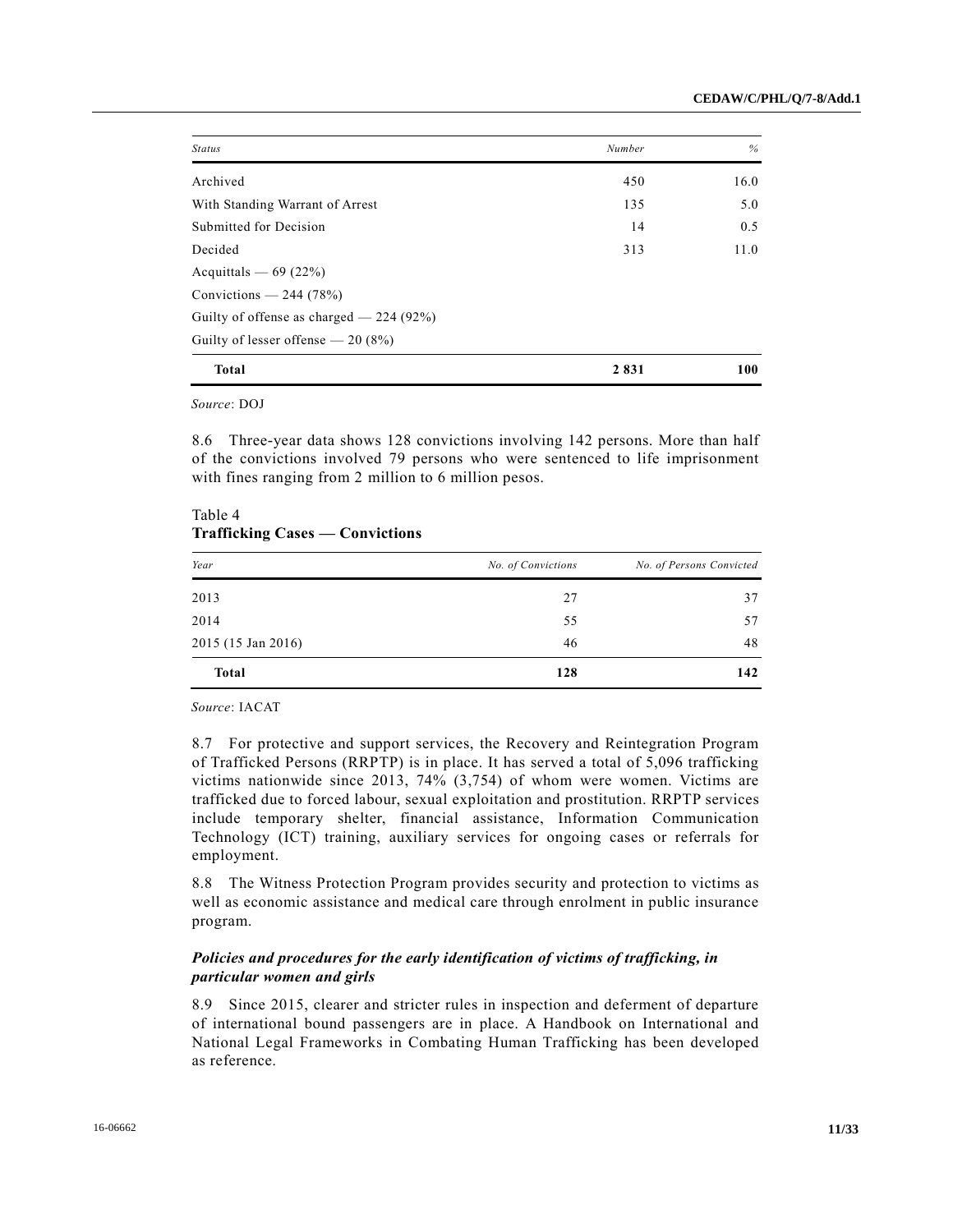8.10 Pre-departure orientation and registration processes are required for travellers, migrants and officers assigned abroad. Guidance and counselling is mandatory for departing spouses or marriage migrants to check for possible violations or irregularities that could lead to trafficking.

8.11 Government-run reporting system for real-time reporting of suspected human trafficking activities are in place.

#### *Updates on the efforts undertaken to ensure bilateral, regional and international cooperation to prevent trafficking*

8.12 ASEAN Ministers signed the ASEAN Convention on Trafficking in Persons (ACTIP), Especially Women and Children and the ASEAN Plan of Action (APA) against Trafficking in Persons, Especially Women and Children during the 20th ASEAN in November, 2015, reaffirming the commitment to a stronger and more effective regional and international cooperation against TIP.

8.13 The ASEAN-UN Comprehensive Plan of Action 2016-2020 pursues the objectives of the ASEAN-UN Joint Declaration on Comprehensive Partnership. It contains commitment to support the implementation of several ASEAN instruments on trafficking.

8.14 The 2015 Manila Declaration to Enhance International Cooperation in Combating Human Trafficking calls for the urgent need for a comprehensive approach to stop trafficking, and underscores the strengthened cooperation and joint responsibility of each stakeholder to prevent, detect and prosecute human trafficking as well as provide victim protection.

8.15 The Philippines has signed agreements with Australia and Netherlands to eliminate trafficking enhance cooperation and coordination in the investigation and prosecution of human trafficking, child sexual exploitation (including via internet) and child sex tourism.

8.16 Philippine operatives coordinate with their counterparts in other countries in the rescue of trafficked victims. In October 2015, 39 women were rescued in Malaysia and Sabah. This cooperation is covered by a bilateral agreement with Malaysia, and reinforced by dialogues on cross-border TIP investigations.

8.17 The State has 2 ongoing joint investigations with Netherlands and one each with USA, Netherlands, Indonesia, Malaysia, Australia and Spain. Coordination with the Kurdistan Regional Government led to the rescue of 10 sex trafficking victims in Baghdad who were subsequently repatriated to the Philippines with International Organization for Migration (IOM). Counselling services and preventive measures are provided with assistance from networks in countries.

8.18 Internal coordination mechanisms are continuously strengthened among concerned government agencies and with LGUs. Also, continuing capacity building among enforcers and providers of assistance is conducted.

#### *Ratification of the Palermo Protocol by the State Party*

8.19 The State Party ratified the Protocol on 28 May 2002.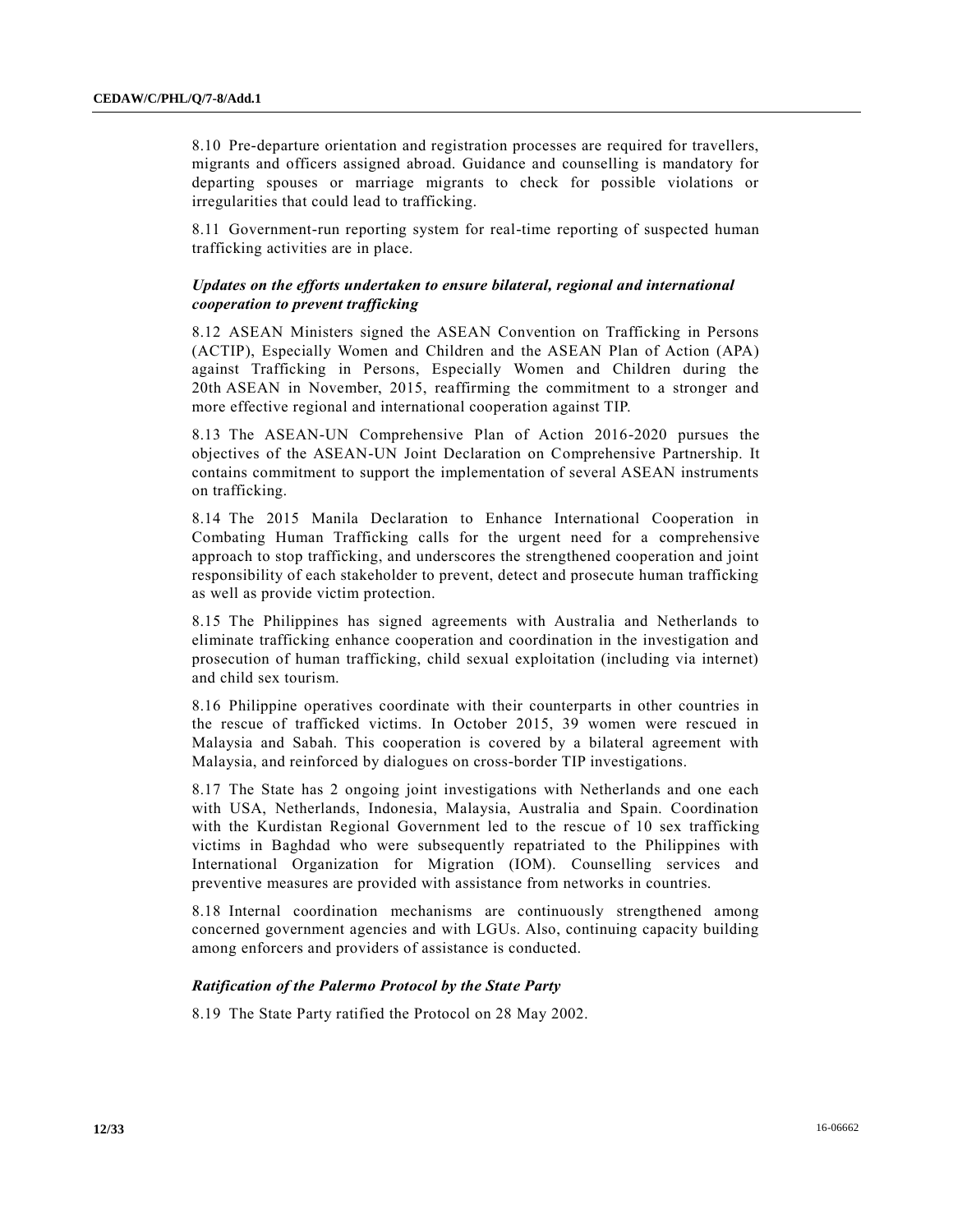# **9. Information on measures adopted to prevent sexual exploitation of women and girls**

- 9.1 Measures to prevent sexual exploitation:
	- Creation of a special unit for the investigation and operations of trafficking and sexual exploitation of women and girls
	- Creation of special multi-sectoral anti-trafficking task forces to intercept the operations of suspected trafficking syndicates at airports, land, and water transit points
	- Operation of the IACAT 1343 Actionline, a 24/7 hotline that receives and responds to requests for assistance, inquiries and/or referrals on trafficking cases
	- A 24/7 operation centre and website that serves as a complaint and reporting centre and a medium to inform the public, especially women and girls against internet fraud, cyber stalking and other internet-related abuses

# *Measures to support women in prostitution who wish to have alternative means of livelihoods*

9.2 The Philippines criminalizes prostitution and provides several measures and services to victims of human trafficking (see 7.6).

- 9.3 The State, through the DOLE, implements the following:
	- Integrated Livelihood Program where trafficking victims can be provided livelihood assistance
	- Registration of victims in PhilJobnet
	- Referral of victim to the nearest public employment office
	- Program for returning migrants

# **G. Participation in political and public life**

# **10. Concrete steps taken by the Commission on Elections (COMELEC) to incorporate specific provisions in the accreditation of political parties to promote integration of women**

10.1 COMELEC conducted 6 consultations in select cities/provinces and 1 roundtable discussion in 2015 for the formulation of the Guidelines on promoting women's integration in political parties and party-list organizations.

10.2 While the Guidelines are being developed, the COMELEC also conducted seminars/trainings for women aspiring to run for public office, incumbent female officials of LGUs, and leaders of women's groups and sectoral organizations in anticipation of the 2016 national and local elections.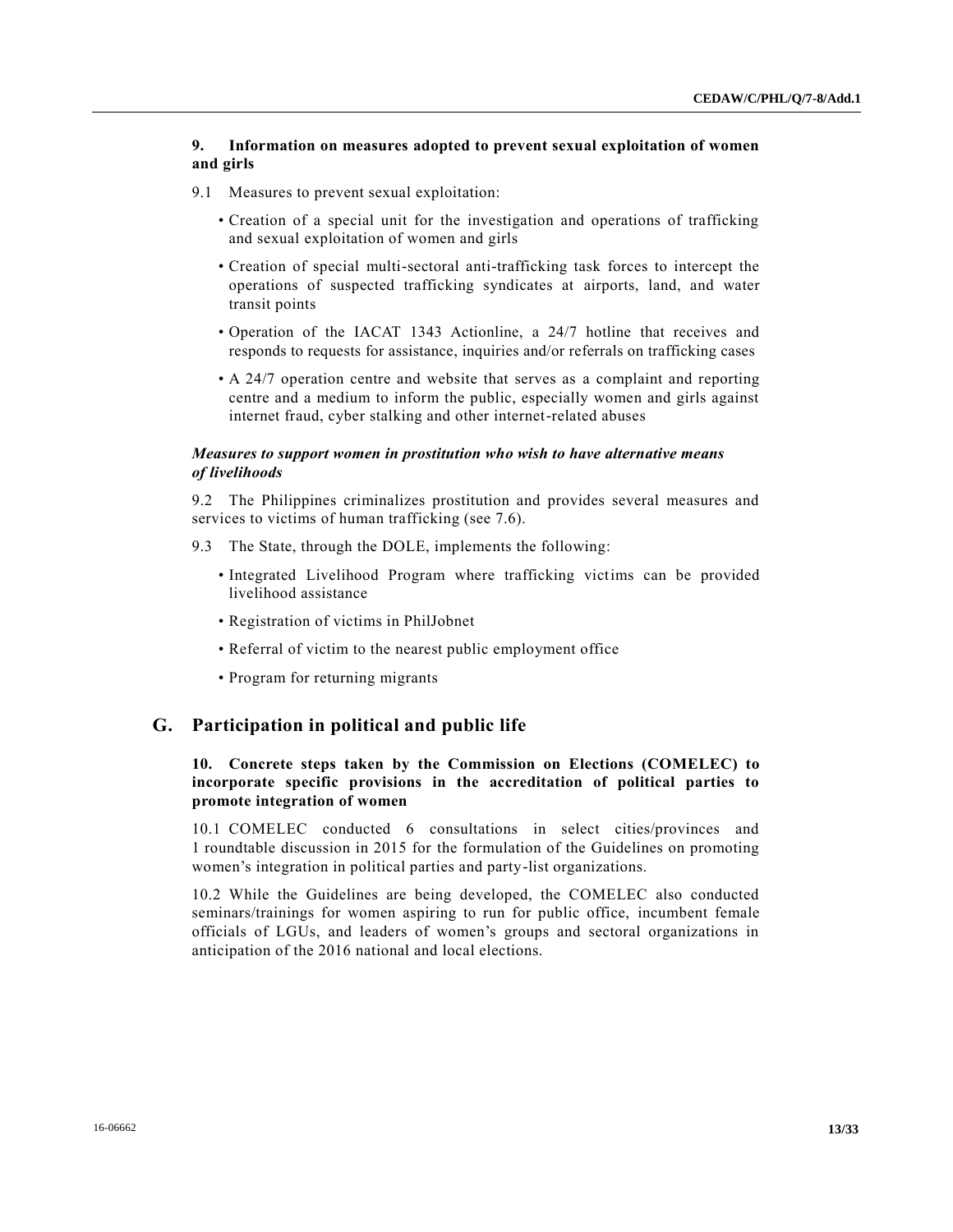# *Timetables established by the State party to achieve the quotas for 3rd level managerial positions (50/50) and local development councils (40%) to accelerate women's equal participation in all areas of political and public life, including higher levels of public service and the judiciary*

10.3 MCW provides for the incremental increase in the number of women in 3rd level positions in the bureaucracy until 50-50 gender balance is achieved, within five years from 2009. The 40% representation of women in local development councils has no timeline because it is a standing guideline provided by the MCW.

# *Measures taken to ensure the full diversity of women's representation in political and public bodies, particularly indigenous and Muslim women*

10.4 The MCW's provisions on women's participation and representation apply to all Filipino women regardless of religion, ethnicity or geography. It also mandates the implementation of capacity-building and leadership formation programs for grassroots women leaders to enable them to participate in policy-making or decision-making.

10.5 Other laws also require women's representation.

- R.A. 8371 (IPRA) provides that at least 2 of the 7 Commissioners of the NCIP shall be women
- R.A. 9997 (NCMF Act of 2009) specifies that one of the 9 full-time members of the NCMF shall come from the women sector
- For local elective positions, R.A. 7160 provides that local legislative bodies shall each have one sectoral representative from the women sector.

# *Whether campaigns to raise awareness of the importance for society as a whole of the participation of women in decision-making positions have been carried out and mechanisms for monitoring of the impact of the measures exist*

10.6 Regular and continuous information campaigns on the importance of women's participation in decision making in all levels and in both public and private spheres. A mechanism for monitoring the impact of such efforts is yet to be put in place.

#### *Information on the participation of women in the peace process*

10.7 From 1986-2015, the government negotiating panel engaged in the peace talks with the CPP-NPA-NDF had 7 women panel members. Two women also served as chair of the government peace panel in June-December 1986 and in 2005-2010.

10.8 In the peace negotiations with the Moro Islamic Liberation Front (MILF):

- A woman chaired the Government Panel while another woman was in the panel.
- One of the 2 women headed the legal team of the Government of the Philippines (GPH) peace panel.
- 2 of the 4 Technical Working Groups for the Annexes to the GPH-MILF Framework Agreement on the Bangsamoro were headed by a woman.
- 4 of the 15 members of the Bangsamoro Transition Commission are women.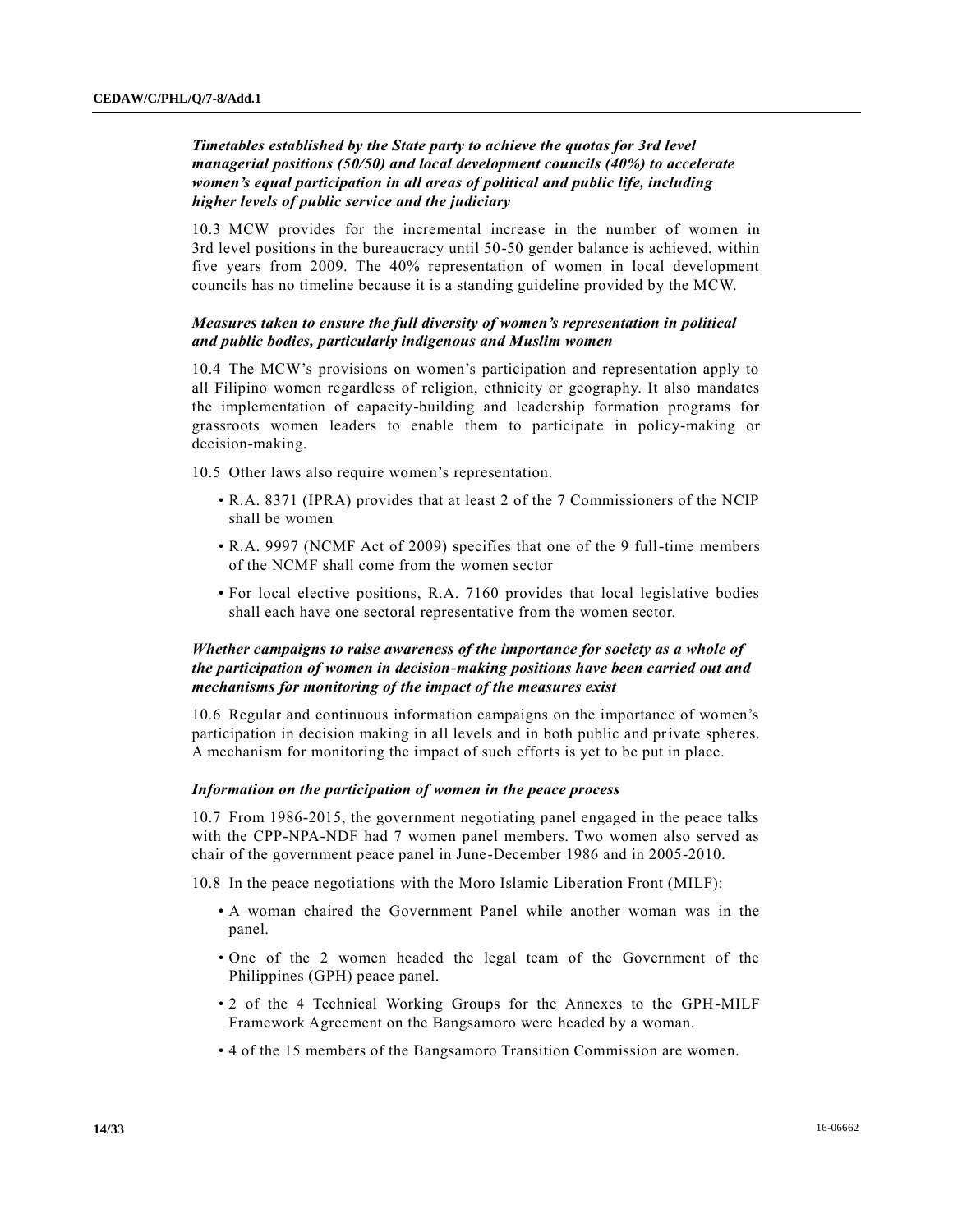# **H. Education**

# **11. Updated information and disaggregated data on the situation of education for women and girls in the State Party**

11.1 The table below shows the comparative number of boys and girls availing basic education. More boys start but girls tend to stay longer in both elementary and secondary levels.

Table 5 **Basic Education SY 2014-2014**

| Enrolment (E) Rate | Total (TE)    | Female (FE) | $(F)$ % | Male (ME) | $(M)$ % |
|--------------------|---------------|-------------|---------|-----------|---------|
| Kindergarten       | 1 812 960     | 883 131     | 48.71   | 929 829   | 51.29   |
| Elementary         | 14 453 060    | 6 904 847   | 47 77   | 7 548 213 | 52.22   |
| Secondary          | 7 3 1 4 7 4 0 | 3 683 576   | 50.36   | 3 631 164 | 49.64   |

# Table 6

# **Cohort Survival (CS) Rate**

|            | Total<br>(TCS) | $(TCS/TE)$ % | Female<br>(FCS) | $(FCS/FE)$ % | Male<br>(MCS) | $(MCS/ME)\%$ |
|------------|----------------|--------------|-----------------|--------------|---------------|--------------|
| Elementary | 13 199 980     | 91.33        | 6475366         | 93.78        | 6 725 458     | 89.10        |
| Secondary  | 5 896 412      | 80.61        | 3 215 762       | 87.3         | 2 693 597     | 74.18        |

# *Access to education for women and girls, including disparity in access between urban and rural areas*

11.2 Boys and girls have equal access to education but urban areas have higher density of schools and facilities than the rural areas. To address the imbalance, alternative education is available in rural areas. For instance, R.A. 10168 mandates the establishment of rural farm schools as alternative delivery mode of secondary education to address the needs of children in rural, agricultural or fishing communities. DepED also implements the Alternative Learning System (ALS) to expand the chances of drops out to return to school. ALS has basic literacy program and a continuing education program-accreditation and equivalency. Learning can take place anytime, anyplace depending on the convenience and availability of learners.

# *Enrolment and retention rates of women and girls at all levels of education and areas of study*

11.3 Data below show that there are more females than males in tertiary education. More males than females are enrolled in Science, Technology, Engineering, Agriculture and Mathematics (STEAM) courses, while more female than males are enrolled in non-STEAM courses.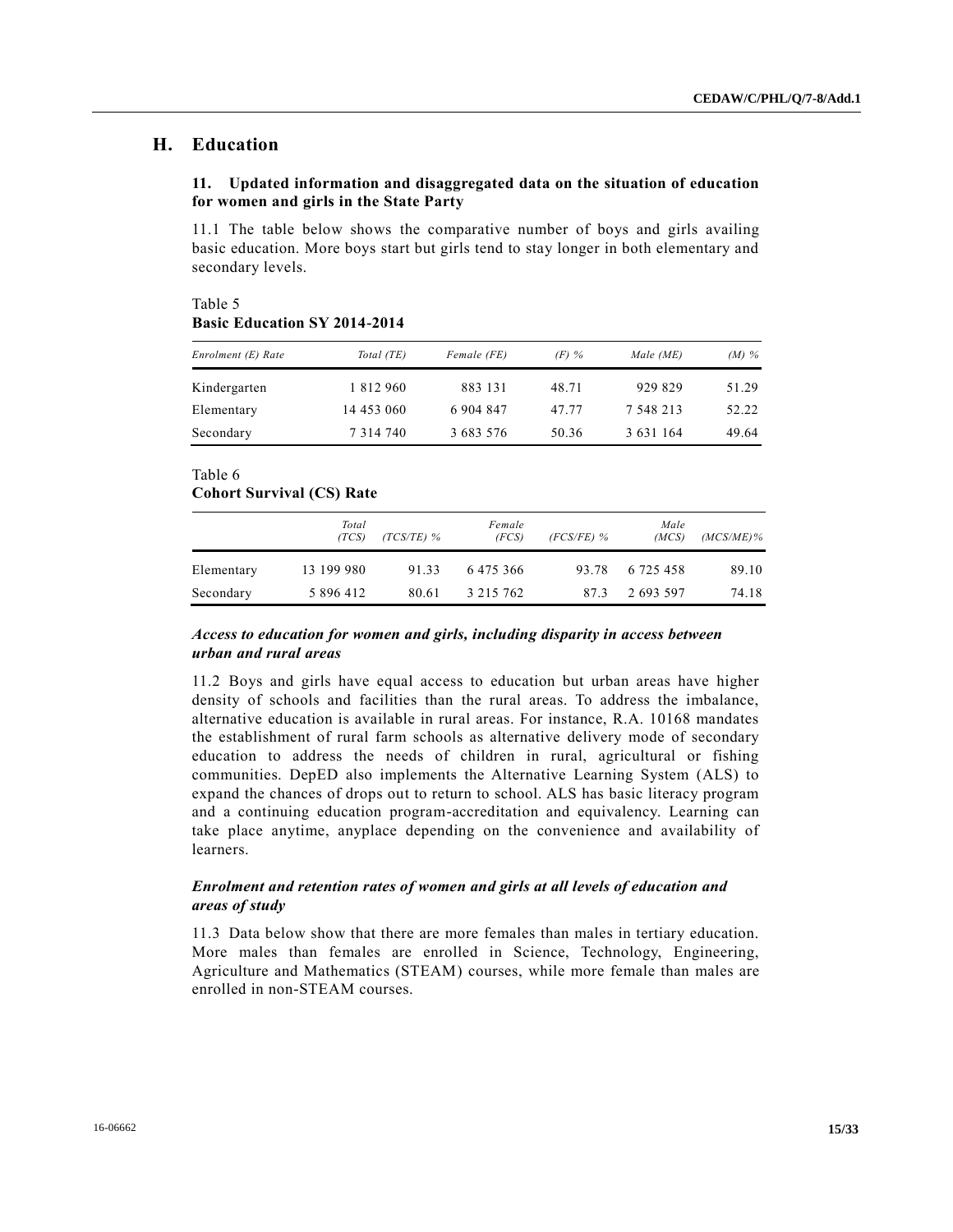| Courses            | Total     | Female    | %     | Male          | %     |
|--------------------|-----------|-----------|-------|---------------|-------|
| Enrolment (E) Rate |           |           |       |               |       |
| <b>STEAM</b>       | 707819    | 226 574   | 32.01 | 481 245       | 67.99 |
| Non-STEAM          | 3 103 907 | 1 883 077 | 60.67 | 1 2 2 0 8 3 0 | 39.33 |
| <b>Total</b>       | 3 811 726 | 2 109 651 | 55.35 | 1 702 075     | 44.65 |

# Table 7 **Tertiary Education, SY 2014-2015**

11.4 In vocational-technical education, more women enrolled and graduated in technical-vocational education and training (TVET) courses than men from 2011 to 2015. As of the third quarter of 2015, 52.9% (678,093) of the 1,280,101 million enrolees and 53.3% (633,393) of the 1,192,444 graduates were women.

| Table 8 |                                                               |  |  |
|---------|---------------------------------------------------------------|--|--|
|         | <b>Technical Vocational Education and Training, 2011-2015</b> |  |  |

|            |         | TVET Enrolment and Graduates By Sex: 2011 to 2015 (3rd Ouarter) |               |         |                  |               |
|------------|---------|-----------------------------------------------------------------|---------------|---------|------------------|---------------|
|            |         | Enrolled                                                        |               |         | <b>Graduates</b> |               |
| Year       | Male    | Female                                                          | Total         | Male    | Female           | Total         |
| 2011       | 777 265 | 794 866                                                         | 1 572 131     | 658 986 | 673 765          | 1 3 3 2 7 5 1 |
| 2012       | 874 789 | 929 953                                                         | 1 804 742     | 775928  | 824 730          | 1 600 658     |
| 2013       | 739 219 | 802 092                                                         | 1 541 311     | 670 077 | 722 097          | 1 392 174     |
| 2014       | 972 359 | 1 061 058                                                       | 2 0 3 3 4 1 7 | 859 446 | 926 233          | 1 785 679     |
| 30 of 2015 | 602 008 | 678 093                                                         | 1 280 101     | 559 051 | 633 393          | 1 192 444     |

#### *Measures taken to reduce the dropout rates of girls*

11.5 Drop-out rates have consistently been higher for boys than girls. The State's concern is therefore to keep the boys in school. Some measures to reduce drop -out rates include:

- Scholarships and financial assistance to underprivileged students
- Employment Program to help working students with financial difficulties
- Special programs for marginalized groups of students (i.e. IPs, persons with disabilities [PWDS] and learners under difficult circumstances)
- *Madrasah* programs for Muslim learners in both private and public schools
- Pantawid Pamilyang Pilipino Program (Pantawid Pamilya) or Conditional Cash Transfer program, requiring household beneficiaries to keep children in school
- Free day-care services in select training centres of TESDA for its female enrolees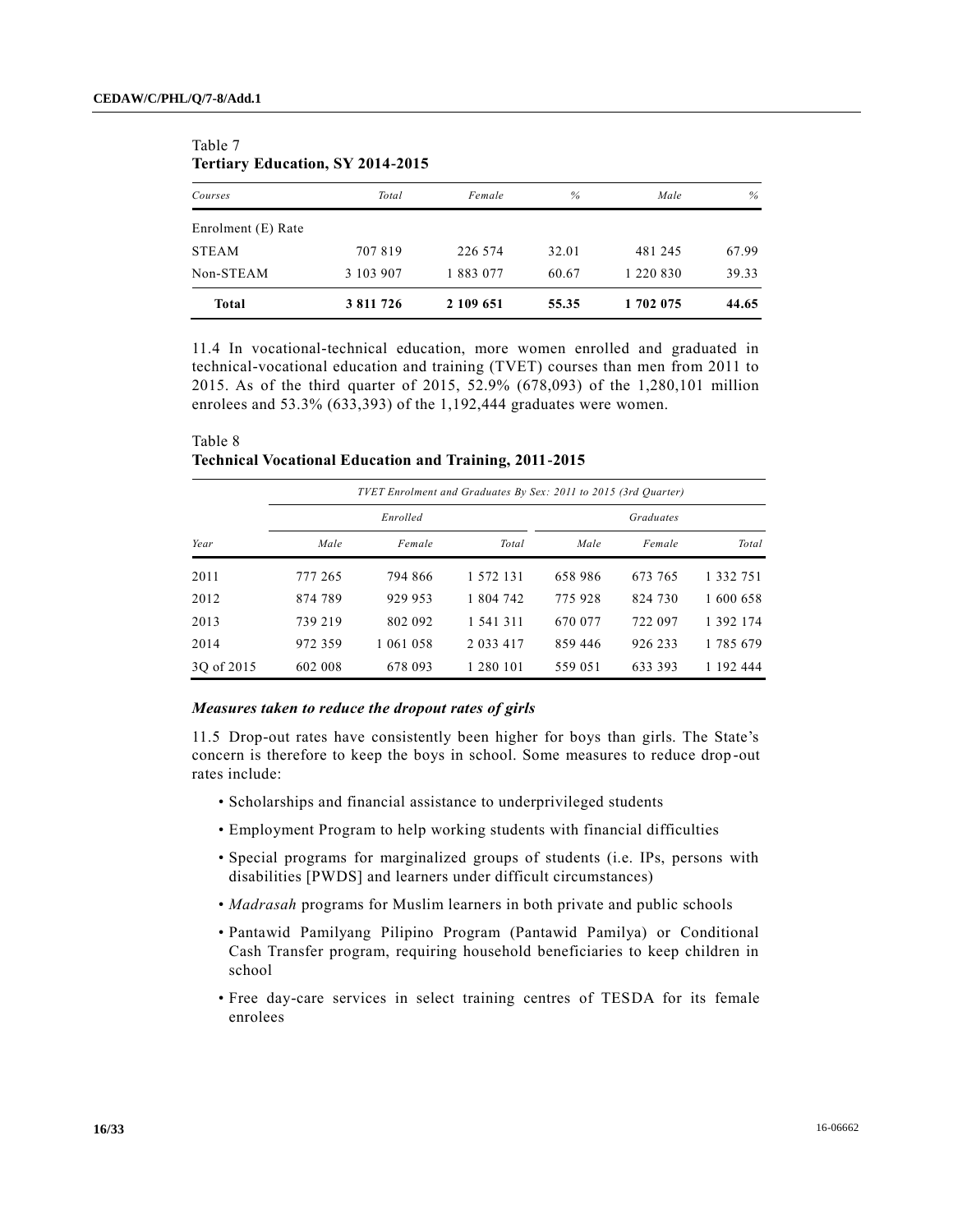11.6 In the past 5 years, the dropout rate for boys and girls is decreasing, from 5.02% in 2010 down to 2.77% in 2015 for female enrolees, and 7.45% in 2010 and 3.75% in 2015 for male enrolees.

# *Current situation in the State Party regarding violence and sexual harassment of girls in schools*

11.7 Sexual harassment in schools is increasingly being recognized, discussed and addressed especially at the tertiary level. The establishment of CODI is a requirement in all schools as a mechanism for investigation and resolution of cases. TESDA and other vocational-technical institutions have also set up mechanisms to handle sexual harassment cases.

11.8 Child Protection Policy of the State mandates the development of child protection committees in schools to address bullying, sexual harassment and other forms of abuse.

# *Integration of age-appropriate sexual and reproductive health and rights education in the school curricula at all levels of education*

11.9 Pursuant to the Responsible Parenthood and Reproductive Health (RPRH) Law, sexual and reproductive health and rights education are integrated in the primary and secondary school curricula, as well as in courses offered in higher educational institutions.

# *Eliminating stereotypical attitudes about the roles and responsibilities of women and men in textbooks, curricula and teacher training*

11.10 DepEd adopted a Social Content Guidelines in the development of elementary and secondary instructional and learning materials, mandating the system to: (1) avoid sexist language, bias, prejudice and stereotyping of males and females in the depiction of behaviours, roles, occupations, etc.; (2) avoid differentiation in the political, economic, or social well-being contributions; and (3) maintain balance in the treatment of gender roles, occupations, and contributions in both text and non-text materials.

11.11 CHED Memorandum Order No. 1 Series of 2015 ensures, among others, that existing gender stereotypes and sexist images in educational materials are removed and revised.

11.12 TESDA Circular No. 26-2012 was issued for the Roll-Out of Gender Sensitive Training Curriculum and Gender Sensitive Trainer's Manual, mandating the integration of gender sensitivity in the curriculum and development of gender fair instructional materials.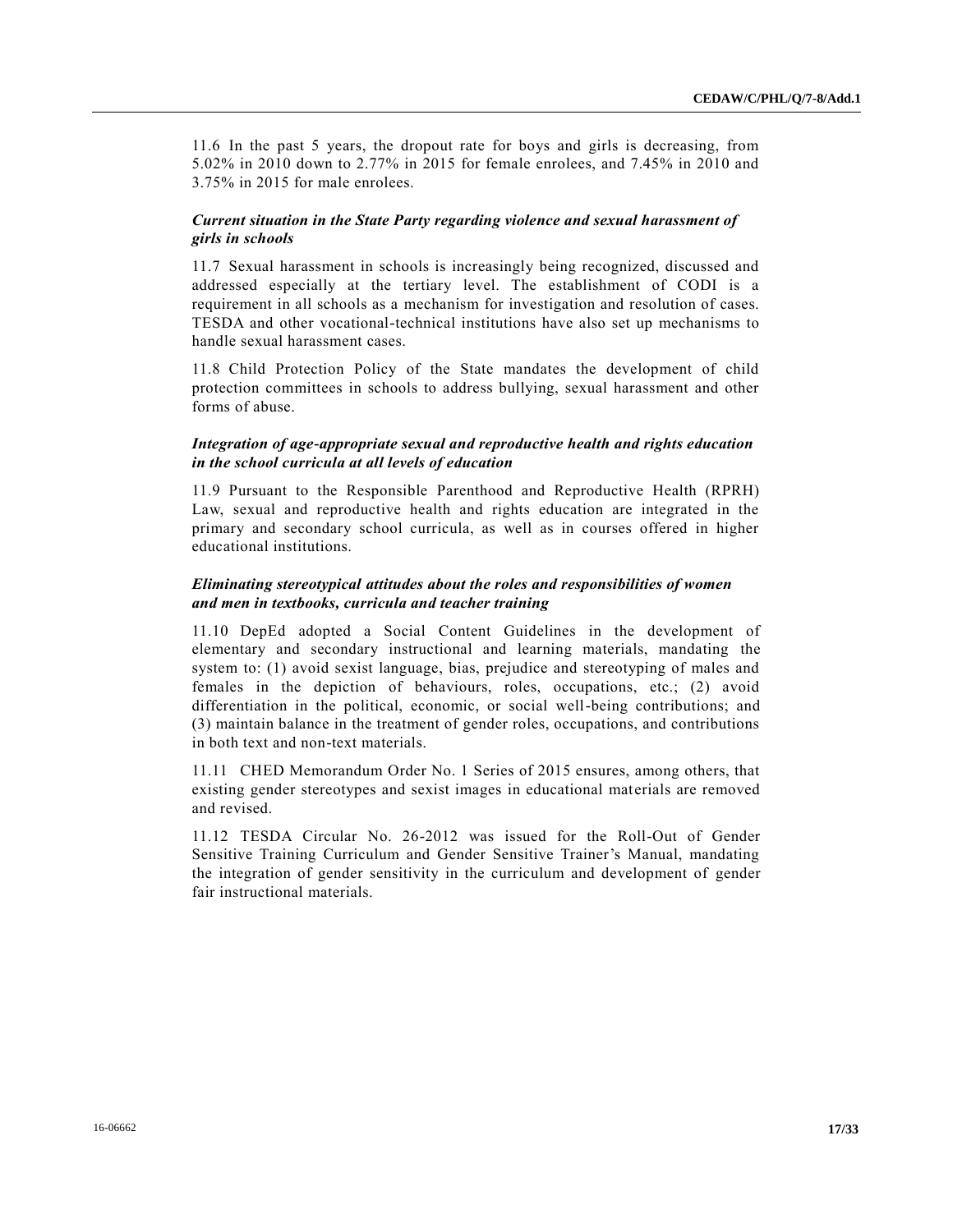# **I. Employment**

## **12. Relative to the Committee's previous recommendation [\(CEDAW/C/PHI/CO/6,](http://undocs.org/CEDAW/C/PHI/CO/6) para. 26), measures taken to:**

## *(a) protect women working in the informal sector, particularly to provide them with social benefits, such as health benefit package*

12.1 PhilHealth provides partial subsidy scheme for micro-entrepreneurs. It also implements an indigency program for those with no visible means of income or whose income is insufficient for family Female spouse may be designated as the primary member of the Program.

# *(b) promote their integration into the formal labour force, in particular those living in rural areas*

12.2 The Department of Trade and Industry's Rural Micro-Enterprise Promotion Program (RuMePP) has been assisting rural women and men's entrepreneurship through micro-finance services consolidation, nonfinancial services and market linkage development. It pays particular consideration to women's economic activities and their movement to bigger management and production including use of technology.

12.3 DOLE's Integrated Livelihood and Emergency Employment Program grants assistance in terms of working capital and other productive resources for the poor and the marginalized including women. The program supported 547,094 workers in 2010-2015, 19% of them women.

12.4 DOLE's Sustainable Livelihood Program promotes women's leadership roles within their communities and their involvement in decision-making for community development policies and programs.

12.5 DOLE also implements a support program for women sugar workers and landless seasonal field workers, and has helped 6,165 beneficiaries from 2010 -2015. Programs to address women's vulnerability include:

- Reduction of service requirement to qualify for maternity leave benefits from 4 months to 3 months.
- Advanced payment of maternity benefit on the seventh month of pregnancy instead of upon delivery.

# *(c) address the high unemployment rate of women, reduce the wage gap between women and men and eliminate horizontal and vertical segregation in the labour market*

12.6 Programs to address above issues:

- DOLE's Jobstart, Phil-Jobnet and Government Internship Program
- DSWD's Sustainable Livelihood Program

# *(d) number of reported cases of sexual harassment in the workplace and the measures taken to prevent and punish such acts*

12.7 The Civil Service Commission (CSC) received 14 sexual harassment cases from 2013-2015, 12 cases have so far been resolved while 2 are still pending. 11 of the resolved cases favoured the complainants and 1 favoured the respondent.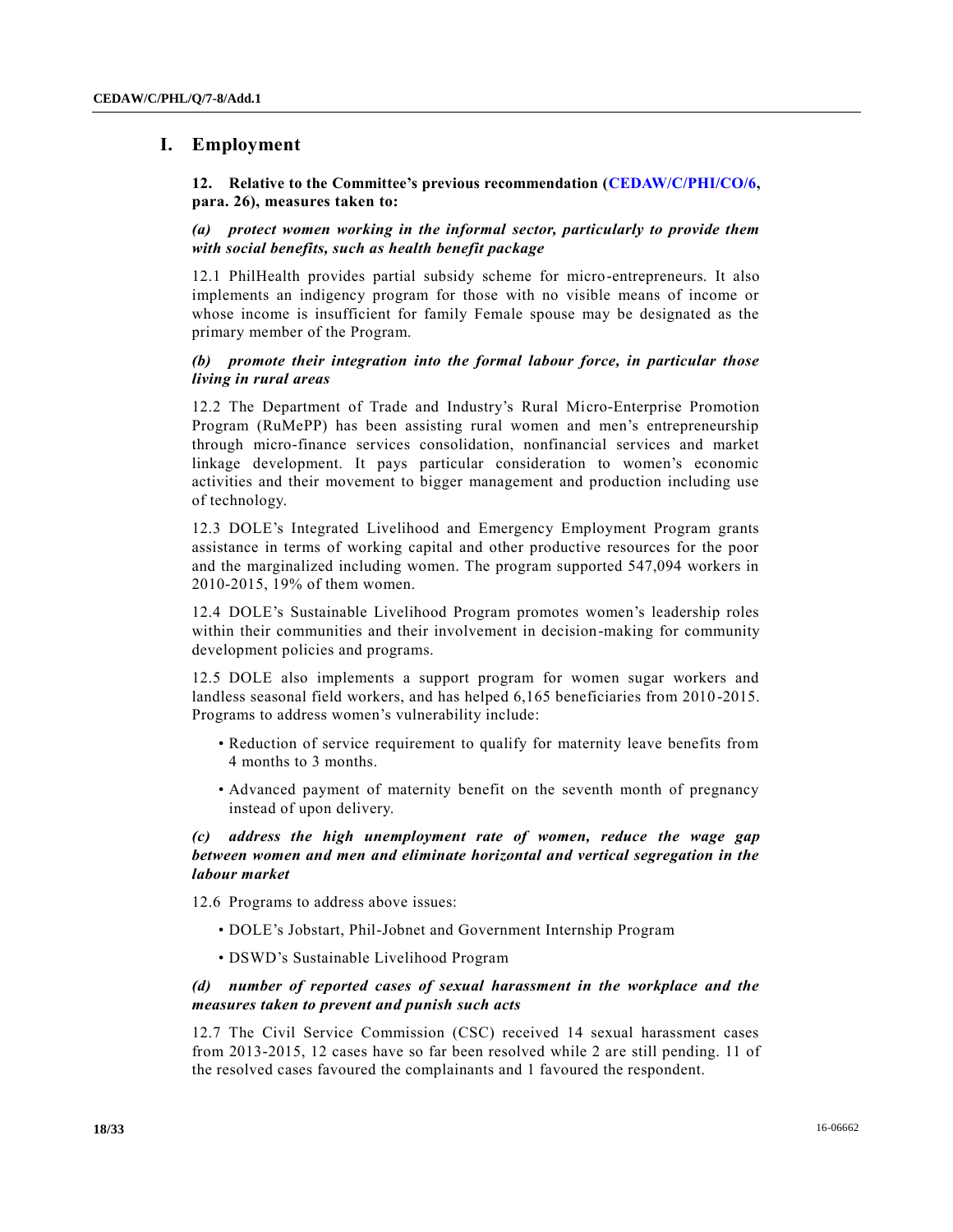12.8 There is no available data from the private sector. Nonetheless, DOLE reported that 86.8% of the 44,525 establishments nationwide comply with the CODI requirement of RA 7877.

# *(e) Mechanisms in place to address complaints of discriminatory practices with regard to employment*

12.9 Philippine laws such as the 1987 Constitution, Labour Code of the Philippines, R.A. 10361 (Domestic Workers Act), R.A. 9710 (MCW), RA 1015 (Employment of Night Workers Act), and RA 6725 (Act Strengthening the Prohibition on Discrimination against Women in Employment) prohibit discriminatory practices with regard to employment.

12.10 Other mechanisms that address discriminatory practices:

- Kasambahay (household service workers) desks
- GAD Focal Point System in agencies and LGUs
- Gender Focal Point Officer in Philippine Embassies and Consulates
- Gender Ombud

#### *(f) Measures to address high incidence of child labour*

- 12.11 Measures to address child labour:
	- Mainstreaming in development plans (e.g. PLEP)
	- Issuance of memos by DOLE and the Department of Interior and Local Government (DILG) to eliminate child labour
	- Indicator on child labour included in Presidential Award for Child Friendly Municipalities and Cities
	- Strengthened compliance and implementation of the law against child labour (RA 9231), including monitoring compliance to related ILO conventions
	- Livelihood support programs for parents to augment the household income

# **13. Information on the impact of the adoption of the amended Migrant Workers' Act and the amendments to the household service workers policy, and if there is regular monitoring and assessment of the said measures/policy**

13.1 Insofar as the household service workers policy is concerned, there was an observed increased enrolment of household helpers in Social Security System, from the 95,000 before the enactment of the Kasambahay Law to 105,000 as of 2014.

13.2 A Unified Registration System for household service workers has been operational since December 2013. PhilHealth has reportedly registered about 2,500 household workers under its program in less than a year.

# *Steps taken to strengthen access to justice for women migrant workers in the receiving country*

13.3 Creation of the Legal Assistance Fund (LAF) through RA 8042 as amended, to assist distressed Overseas Filipinos.

13.4 Clearer policy and procedures for assisting distressed OFWs through a Joint Manual of Operations in Providing Assistance to Migrant Workers and Other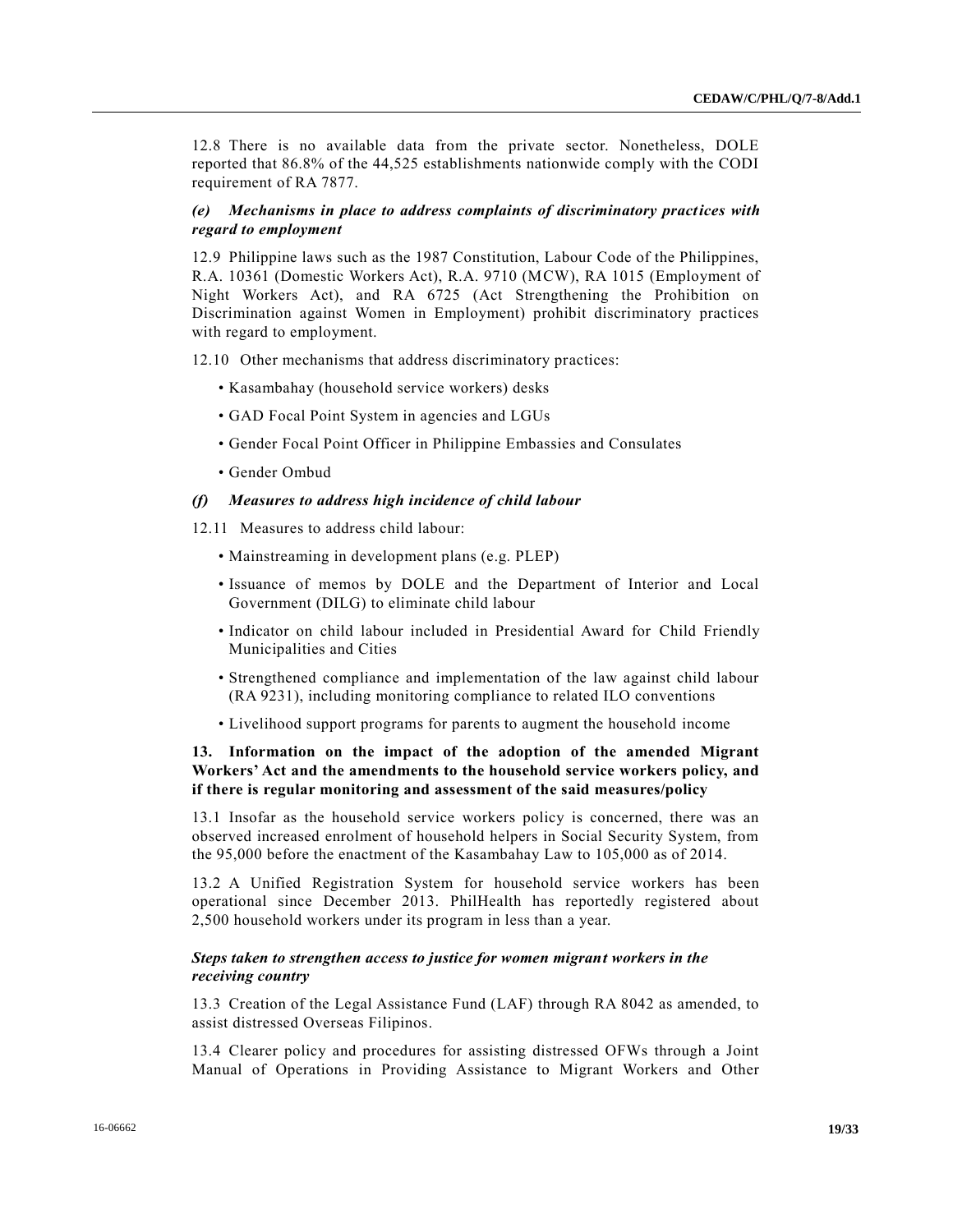Filipinos Overseas, issued on 2015 for efficient and effective delivery of government services.

13.5 Operation of the Overseas Workers Welfare Administration (OWWA) Welfare Assistance Fund which covers expenses for welfare cases handled by the overseas officers not covered by the LAF.

#### *Statistical data concerning women migrant workers, including returning migrant workers*

13.6 Based on the Philippine Statistics Authority (PSA) 2014 Survey on OFWs, there are a total of 2,320,000 Filipinos working abroad, 50.4% (1,170,000) of which are female and 49.6% (1,149,000) male. The estimates cover overseas Filipinos whose departure occurred within the last five years and who are working or had worked abroad during the past six months of the survey period. See table below:

| Area                       | <b>Both Sexes</b> | Male    | Female  |
|----------------------------|-------------------|---------|---------|
| Philippines (in thousands) | 2 3 2 0           | 1 1 4 9 | 1 1 7 0 |
| Total                      | 100.0             | 100.0   | 100.0   |
| $15 - 24$                  | 8.2               | 7.5     | 8.9     |
| 25-29                      | 24.8              | 19.8    | 29.8    |
| $30 - 34$                  | 23.7              | 22.7    | 24.8    |
| 35-39                      | 15.8              | 16.2    | 15.5    |
| $40 - 44$                  | 11.6              | 12.5    | 10.7    |
| 45 and over                | 15.8              | 21.4    | 10.4    |

| Table 9 |                                                       |  |
|---------|-------------------------------------------------------|--|
|         | Distribution of OFWs by Age Group, Sex and Area: 2014 |  |

Notes: Details may not add up to totals due to rounding.

1/Excluding NCR.

The estimates cover overseas Filipinos whose departure occurred within the last five years and who are working or had worked abroad during the past six months (April to September) of the survey period. The province of Leyte was not covered in 2014 SOF.

*Source*: PSA, 2014 Survey on Overseas Filipinos

13.7 During the same year, the Philippine Overseas Employment Administration (POEA) reported a total of 1,741,392 migrant workers consisting of land -based new hires and rehires, and seafarers were deployed, 54.6% of which are men and 45.4% are women. POEA data do not include undocumented OFWs which could have been reported in the PSA survey. It also includes OFWs who left within the last five years and who are working or had worked abroad during the past six months of the survey period. See table below: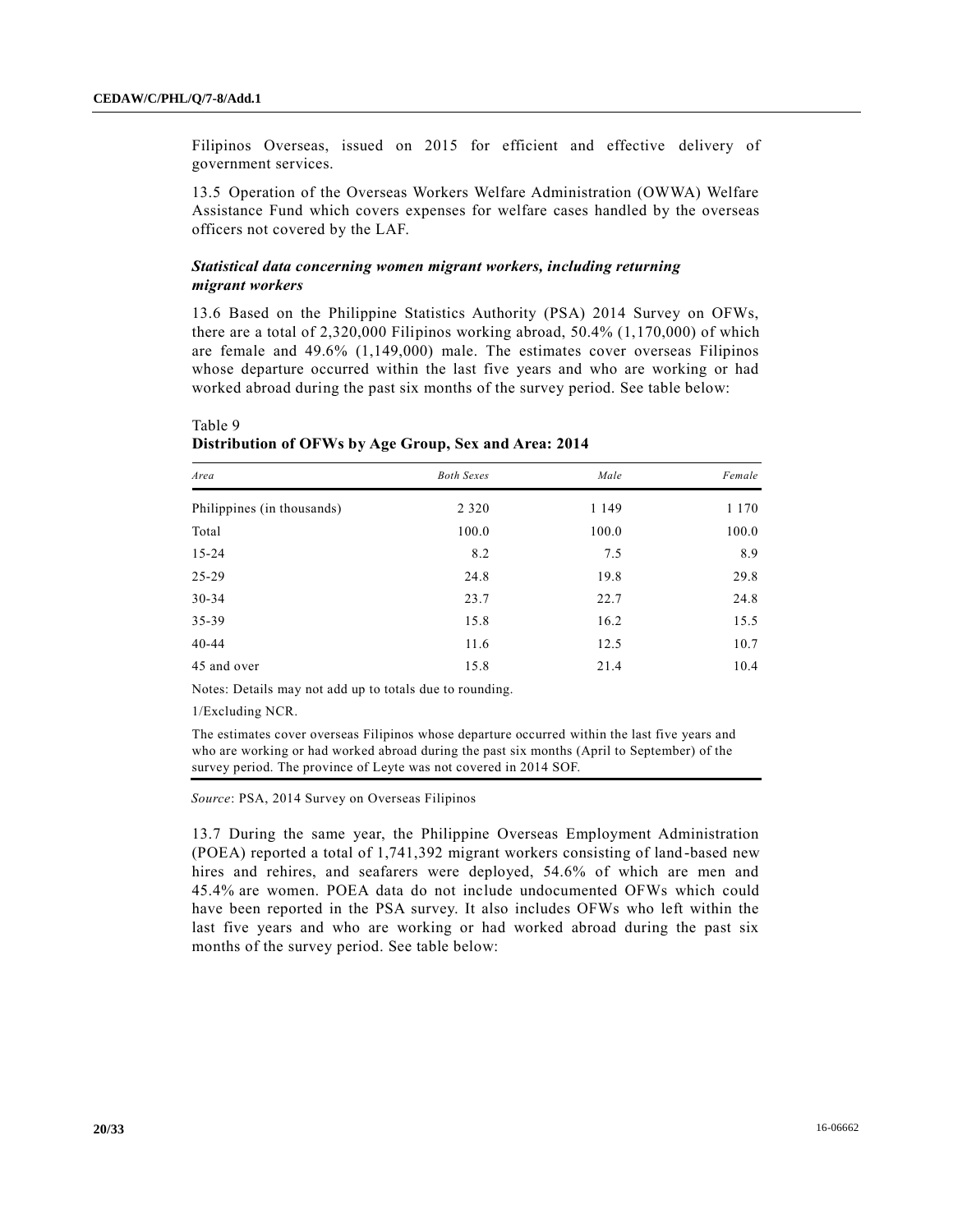|                                 |                       | 2014                  |           |                        | $2015^a$              |           |  |  |
|---------------------------------|-----------------------|-----------------------|-----------|------------------------|-----------------------|-----------|--|--|
| Type of Workers                 | Male                  | Female                | Total     | Male                   | Female                | Total     |  |  |
| Land based $-$<br>New Hires     | 193 734<br>$(40.3\%)$ | 286 598<br>$(59.6\%)$ | 480 332   | 161 408<br>$(39.5\%)$  | 246 817<br>$(60.5\%)$ | 408 225   |  |  |
| Land based $-$<br>Rehires       | 369 502<br>$(42.9\%)$ | 490 993<br>$(57.1\%)$ | 860 495   | 246 094<br>$(51.8\%)$  | 228 604<br>$(48.2\%)$ | 474 698   |  |  |
| Sea based                       | 388 216<br>$(96.9\%)$ | 12 349<br>$(3.08\%)$  | 400 565   | 239 831<br>$(96.85\%)$ | 7803<br>$(3.15\%)$    | 247 634   |  |  |
| Total No. of<br>Migrant Workers | 951 452<br>$(54.6\%)$ | 789 940<br>$(45.4\%)$ | 1 741 392 | 647 333<br>$(57.3\%)$  | 483 224<br>$(42.7\%)$ | 1 130 557 |  |  |

# Table 10 **POEA Report on OFWs, 2014**

*a* 2015 Deployment Data-Preliminary *Source*: POEA

# *Results of the (reported) steps taken to increase employment, support women's entrepreneurship and improve social safety nets and social protection with a view to address the root causes of trafficking and migration, and whether regular monitoring and assessment of the abovementioned is carried out*

13.8 The following reflect the results of DOLE employment and livelihood assistance programs undertaken:

- 493,742 for poor but deserving students, 42.5% of whom were women, from 2010-2013, under its Special Program for the Employment of Students
- 167,569 recipients of income earning support for their education
- 3,705 individual and group OFW-beneficiaries of its Balik Pinay! Balik Hanapbuhay! Project, with support worth P38.9 million
- 3,001 OFW returnees and families benefited from their livelihood assistance, including 495 women provided skills training on entrepreneurship
- support to 763 displaced OFWs seeking domestic or overseas employment, and 12,143 OFWs trained on entrepreneurship by the National Reintegration Centre for OFWs (NRCO) of DOLE

13.9 The Pantawid Pamilya household beneficiaries as of January 2016 has reached 4.4 million.

#### *Measures taken to address the minimum age limit for women seeking employment outside the country*

13.10 POEA issued a directive in 2007 setting the minimum age for women seeking household service work overseas at 23 years old. For other types of work, the minimum age is 18.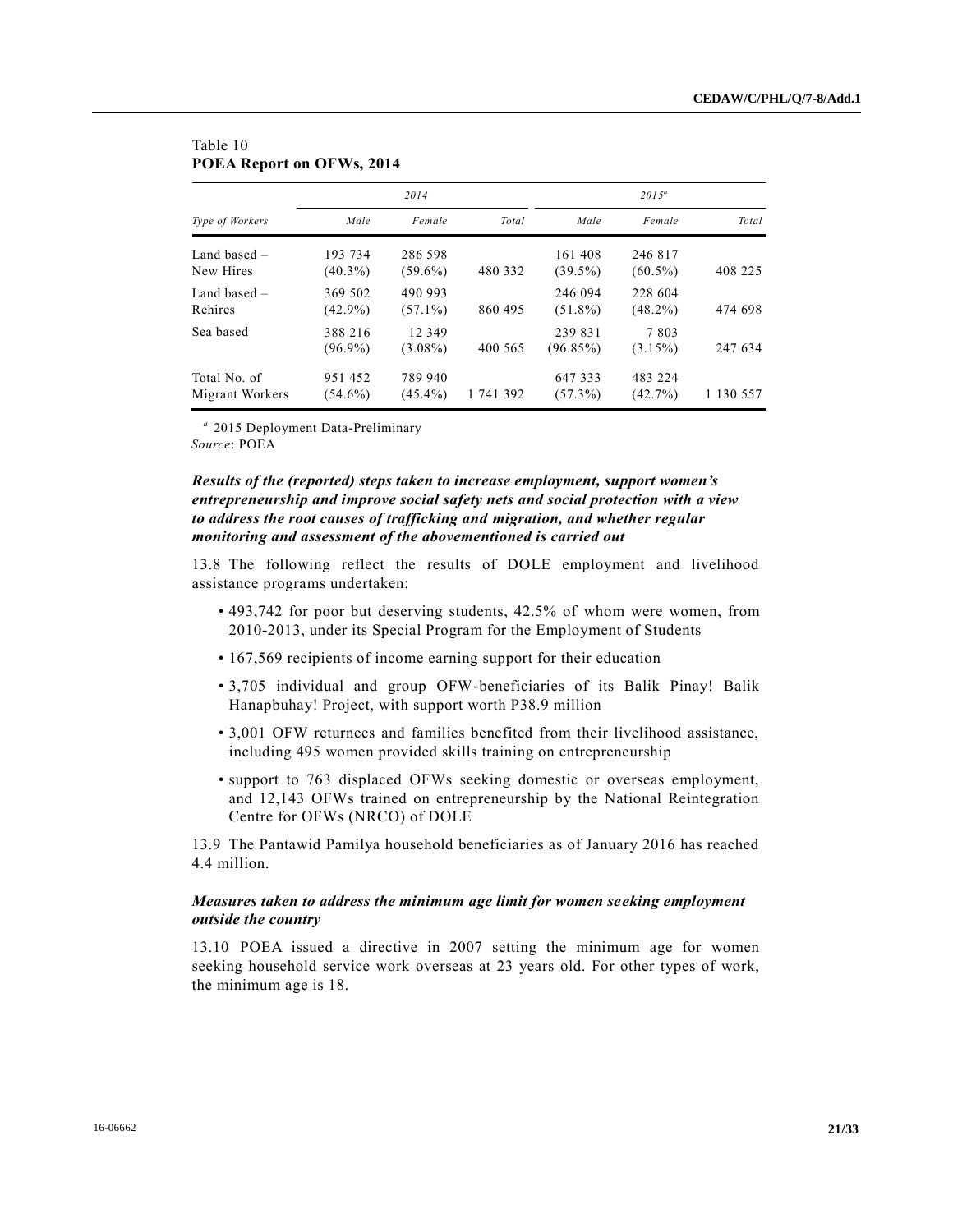# *Measures taken to address the treatment and handling of cases of women migrant workers (pertaining to "2013 Sex for Flight Scandal")*

13.11 DOLE issued 2 memorandum circulars in 2013 on new corrective measures to strengthen the operations of Philippine Overseas Labour Offices (POLOs) and Migrant Workers and Other Filipino Resource Centre (MWOFRC), making it more gender-balanced/sensitive and values-oriented services.

13.12 More female welfare officers and administrative staff were deployed to handle migrant women's concerns. Gender sensitivity training for those handling distressed workers included pre-departure training of all deployable/overseas officers.

13.13 A Joint Manual of Operations in Providing Assistance to Migrant Workers and Other Filipinos Overseas was issued in 2015 delineating the roles of the Department of Foreign Affairs (DFA), DOLEDSWD and DOH.

## **14. Updates on the implementation of the labour agreement between the Philippines and Saudi Arabia**

*(a) Whether implementing guidelines on the said agreement have been adopted and steps taken to ensure that there is effective monitoring of the said guidelines/agreement, and that migrant workers are informed of their rights*

14.1 Joint Committee Meetings between the State Party and Saudi Arabia concerning the Agreement on Domestic Worker Recruitment is regularly conducted to monitor implementation. Updates include:

- Bank accounts of workers opened through mega-recruitment companies. Other means explored is Philippine banks to open branches in Saudi or partnership with international banks.
- Monitoring of day-off and rest day is a challenge for overseas officers due to huge number of workers which has increased six times.
- Minimum salary of USD400 is monitored by POLOs. They would not approve or validate employment contracts if salary is below the minimum, and POEA would not issue Overseas Employment Certificate. No reports on non-compliance received.
- A 24 hour-assistance facility already in place with a customer service line. Translation services being proposed to be provided.

# *(b) Outcome of the (2013) review by POEA of the bilateral labour agreements of 20 destination countries of Filipino Migrant Workers, and other destinations*

14.2 Nine (9) bilateral labour agreements in seven countries (Germany, Saudi Arabia, Canada, Papua New Guinea, Korea Switzerland and Italy) have been reviewed and signed, while 12 are still pending (UAE, Kuwait, Yemen, Iraq, Seychelles, Oman, Qatar, Bahrain, Indonesia, Mongolia, Malaysia, Russia).

# *(c) Whether a "human-rights and gender-based" approach was ensured in the adoption of these agreements*

14.3 Yes. The agreements considered international human rights standards and women's right promotion and protection, given that they are the most vulnerable. The agreements provide redress to discriminatory practices and ensure that existing inequalities are analysed and resolved.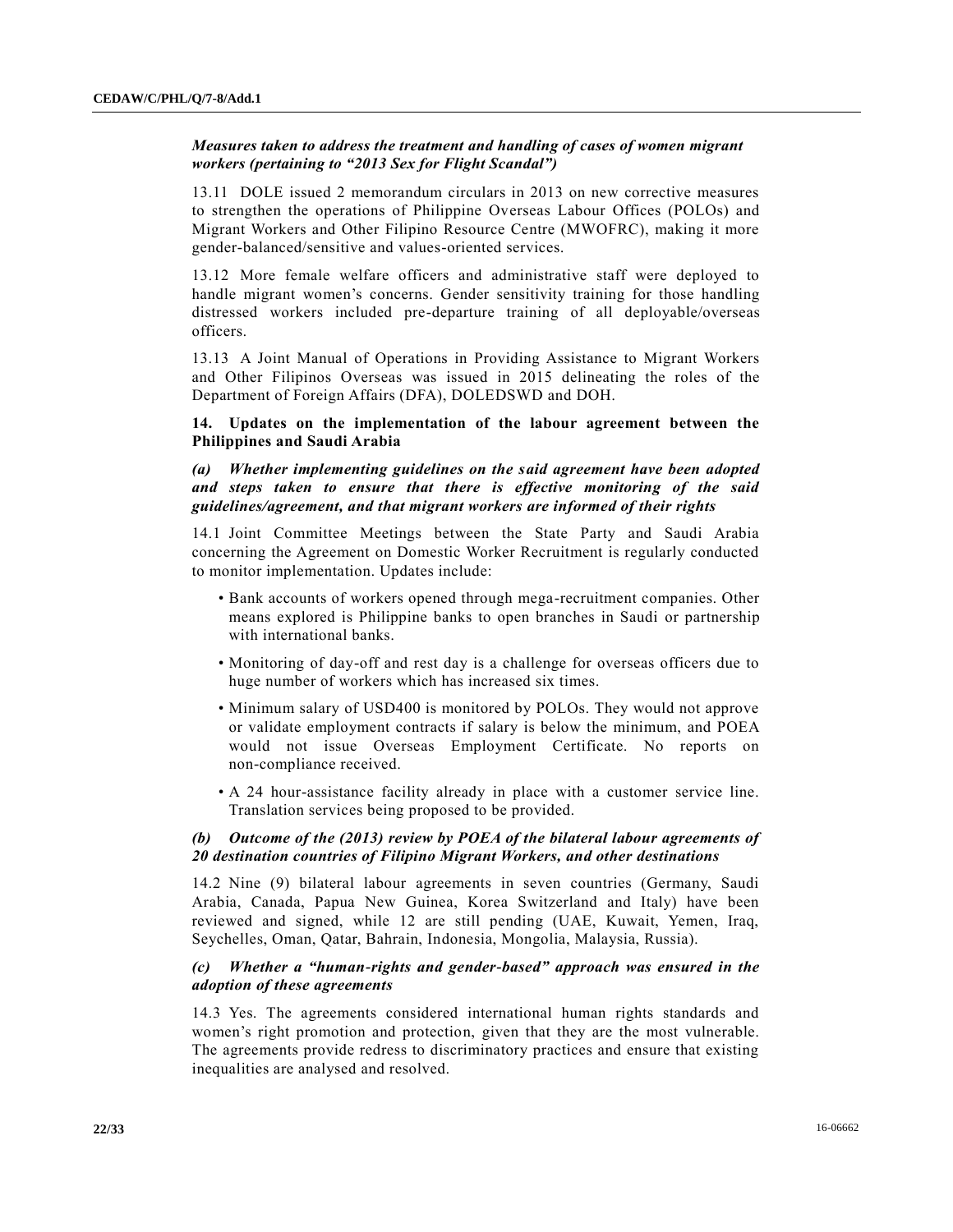# **J. Health**

**15. Budget allocated to women's health and measures taken to ensure access to health services for all women, in particular rural women, women with disabilities, indigenous women and Muslim women**

15.1 The State allocated P2.275 billion to implement the RPRH law. More than 75% (P1.67 B) of allocation will go to procurement of family planning commodities.

# *Number of women living with HIV/AIDS in the state party, in particular women in prostitution*

15.2 Data from the DOH HIV/AIDS Registry show a cumulative number of 2,420 reported cases of women with HIV/AIDS from January 1984-December 2015, 322 of these cases were reported in 2015.

15.3 A cumulative number of 61 cases of women with HIV/AIDS who engage in transactional sex were reported from October 2012-December 2015.<sup>2</sup>

#### *Measures taken to protect HIV-positive women from discrimination, as well as measures for containing the spread of HIV*

15.4 Bills were filed in Congress to strengthen the 1998 Philippine AIDS Prevention and Control Act and the present Philippine National Aids Council (PNAC), as well as to strengthen engagement with local communities in developing multi-sectoral approach in HIV/AIDS programs.

15.5 Some LGUs have passed local ordinances on AIDS prevention and control and some have also included concern for AIDS in their GAD codes.

15.6 To encourage and support women's medical treatment, PhilHealth has an outpatient HIV/AIDS treatment package to cover drugs and medicines, laboratory examinations and professional fees of providers.

15.7 Mobile communications campaign to provide information and referrals to HIV counselling, testing and life-staying treatment program conducted in 2014 by PNAC and Globe Telecommunications.

**16. Measures taken to give effect to the recommendations contained in the Committee's inquiry concerning the Philippines under Art. 8 of the Optional Protocol to the CEDAW, including any results achieved; Steps taken to officially revoke EO 003 and 030**

16.1 The RPRH Law repealed or amended existing laws, etc. that are inconsistent with it. Executive Orders (EO) 003 and 030 are thus effectively revoked.

16.2 The City of Manila has committed to implement the RPRH law. It has conducted reorientation trainings for its health personnel and distributed family planning commodities to Manila health facilities.

**\_\_\_\_\_\_\_\_\_\_\_\_\_\_\_\_\_\_**

 $<sup>2</sup>$  Health and Recovery Plans (HARP), December 2015.</sup>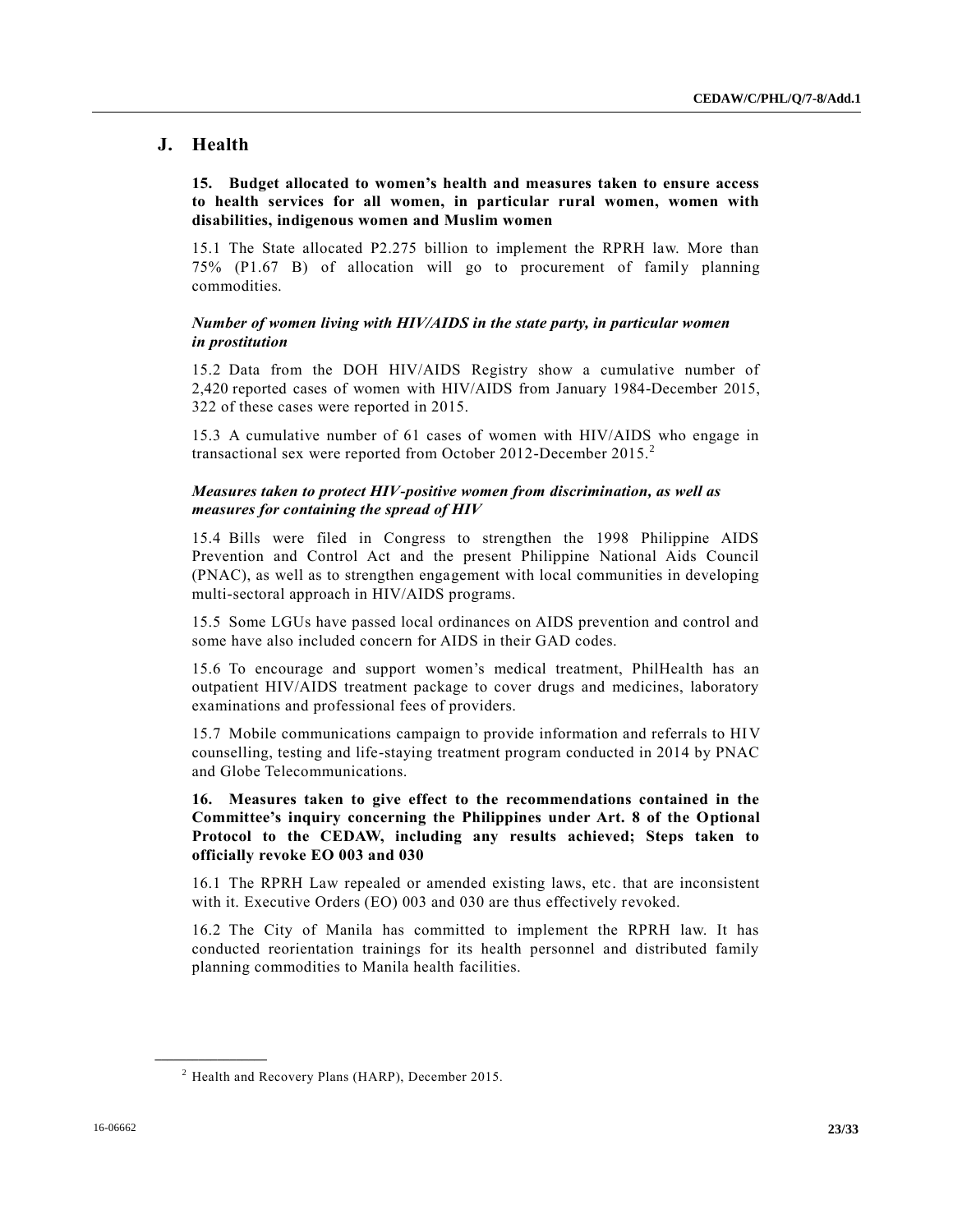*Steps taken to amend Arts. 256 to 259 of the Criminal Code in order to legalize abortion in cases of rape, incest, threat to the life and/or health of the mother, or serious malformation of the foetus*

16.3 There was a proposal to include justified grounds for abortion in the PCC but this was not included in the final draft.

*Steps taken to provide women with access to full range of contraceptive services, including emergency contraception, and to quality post-abortion care in all public health facilities*

16.4 DOH has taken the following steps:

- Allotted Php 596 million (USD 12.8 million) for family planning commodities
- Drafted guidelines for benefit packages and reimbursements for the use of various family planning methods
- Conducted capacity building activities for health workers
- Organized a TWG to review the draft enhanced Prevention and Management of Abortion Complications (PMAC) Guidelines.

# **K. Women with disabilities**

## **17. Disaggregated statistical data of PWDs in the country**

17.1 In 2010, PWDs comprised 1.57% of the total population, with slightly more males than females in all age groups except for the 65 years or older bracket. In addition, about 3.1% (2,566,274 persons) of the population five years and over had at least one functional difficulty, 53.1% of whom are females.

#### Table 11

#### **Distribution of PWDs (in thousands), 2010**

| <b>Total Population</b> | Total PWDs  | Males (No. and $\%$ ) | Females (No. and %) |
|-------------------------|-------------|-----------------------|---------------------|
| 92 100                  | 1443(1.57%) | 734.487 (50.9%)       | 708.513 (49.1%)     |

*Source*: PSA, Census of Population and Housing, 2010

# Table 12 **Broad Age and Sex Distribution of PWDs (in thousands), 2010**

|          |        | Total                   |        | Male                    | Female |                         |                   |
|----------|--------|-------------------------|--------|-------------------------|--------|-------------------------|-------------------|
| Age      | Number | Percent<br>Distribution | Number | Percent<br>Distribution | Number | Percent<br>Distribution | Percent<br>Female |
| All ages | 1443   | 99.9%                   | 734    | 100%                    | 709    | 100%                    | 49.1%             |
| $0 - 14$ | 272    | 18.8%                   | 149    | 20.3%                   | 123    | 17.3%                   | 45.2%             |
| 15-49    | 578    | 40.0%                   | 312    | 42.5%                   | 266    | 37.5%                   | 46.0%             |
| 50-64    | 274    | 19.0%                   | 141    | 19.2%                   | 133    | 18.8%                   | 48.5%             |
| $65$ -up | 319    | 22.1%                   | 132    | 18.0%                   | 187    | 26.4%                   | 58.6%             |

*Source*: PSA, Census of Population and Housing, 2010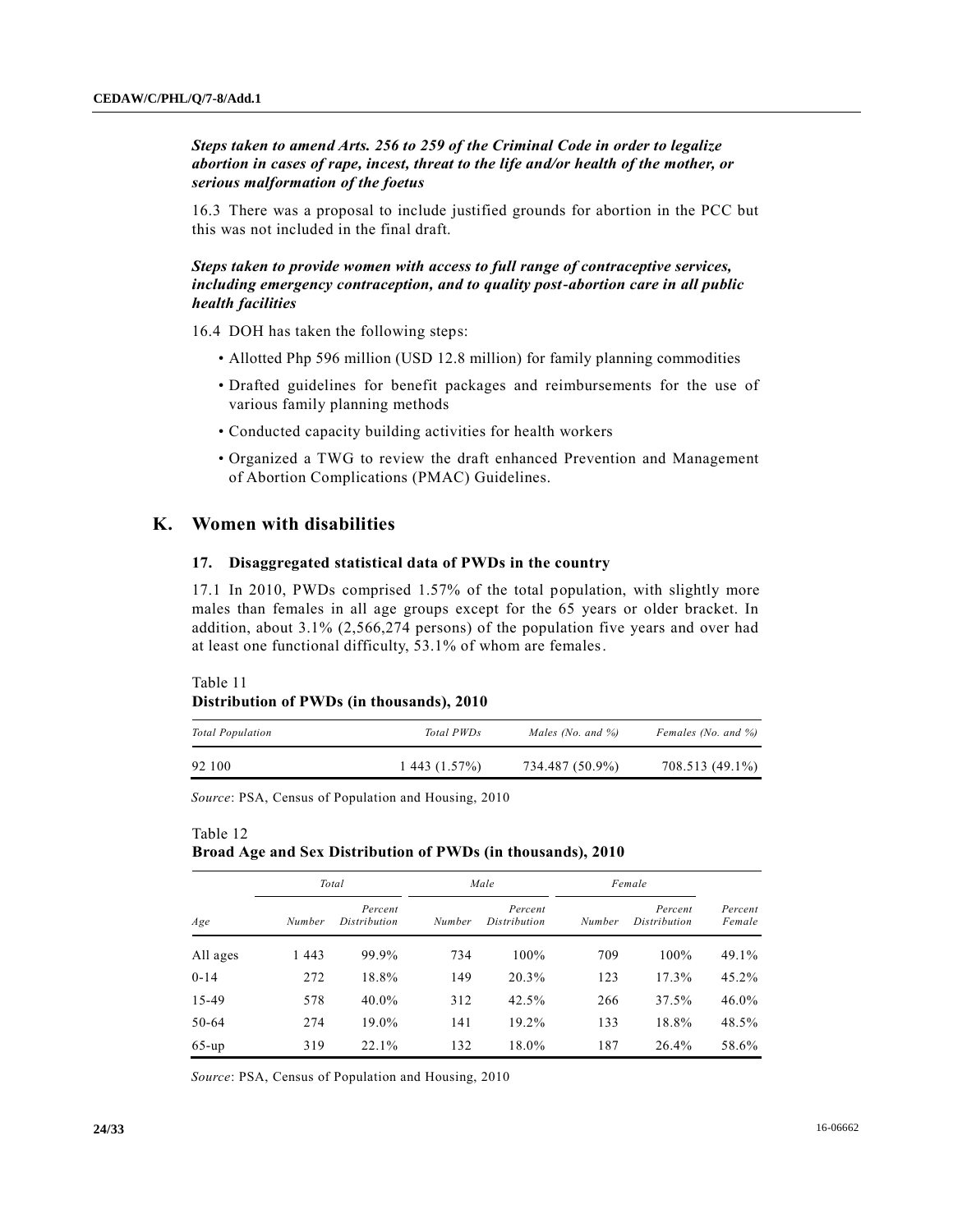# *Measures taken to address discrimination and VAW and ensure access to services*

17.2 Support services, benefits and privileges for PWDs are provided by law (Programs on the advancement of women's rights and accessibility for persons with disabilities are being implemented by the National Council on Disability Affairs (NCDA). NCDA created the Sub-Committee on Access to Justice and Discrimination for Persons with Disabilities to handle complaints of discrimination. The Subcommittee works with the Public Attorney's Officer (PAO).

17.3 Education, employment, therapeutic and psychosocial services and medical assistance, recreational activities, among others, are provided by DSWD.

17.4 Other programs and advocacy activities to ensure PWDs' access to opportunities and fair treatment are being implemented by other government agencies and LGUs:

- Livelihood support program and fund from the Department of Trade and Industry (DTI)
- Protection services for female PWDs from DOJ
- Gender Sensitivity Training of DOJ's service providers dealing with PWDs
- Supreme Court's issuance of a memorandum allowing the hiring of sign language interpreters in court proceedings, as necessary
- Police assistance to PWDs under PNP's Women's Desks
- Alternative Learning System for PWDS through DepEd
- Enactment of Guidelines on the Utilization of Support Funds for the Special Education Program by DepEd

# **L. Indigenous and Muslim women**

# **18. Information on the status of the Bangsamoro Basic Law (BBL) and how the rights of indigenous women, including their rights to ancestral domain and self-governance are ensured in the BBL**

18.1 In the draft BBL, there is a specific provision on the recognition, promotion and protection of Muslim and indigenous women's rights, including the rights to:

- native titles and/or *fusaka inged*, indigenous customs and traditions, justice systems and indigenous political structures
- equitable share in revenues from the utilization of resources in their ancestral lands
- free and prior informed consent
- political participation in the Bangsamoro government

However, BBL is still pending in Congress.

18.2 Nonetheless, the Comprehensive Agreement on the Bangsamoro signed in March 2014, which recognizes the rights and meaningful participation of women, is continuously being implemented.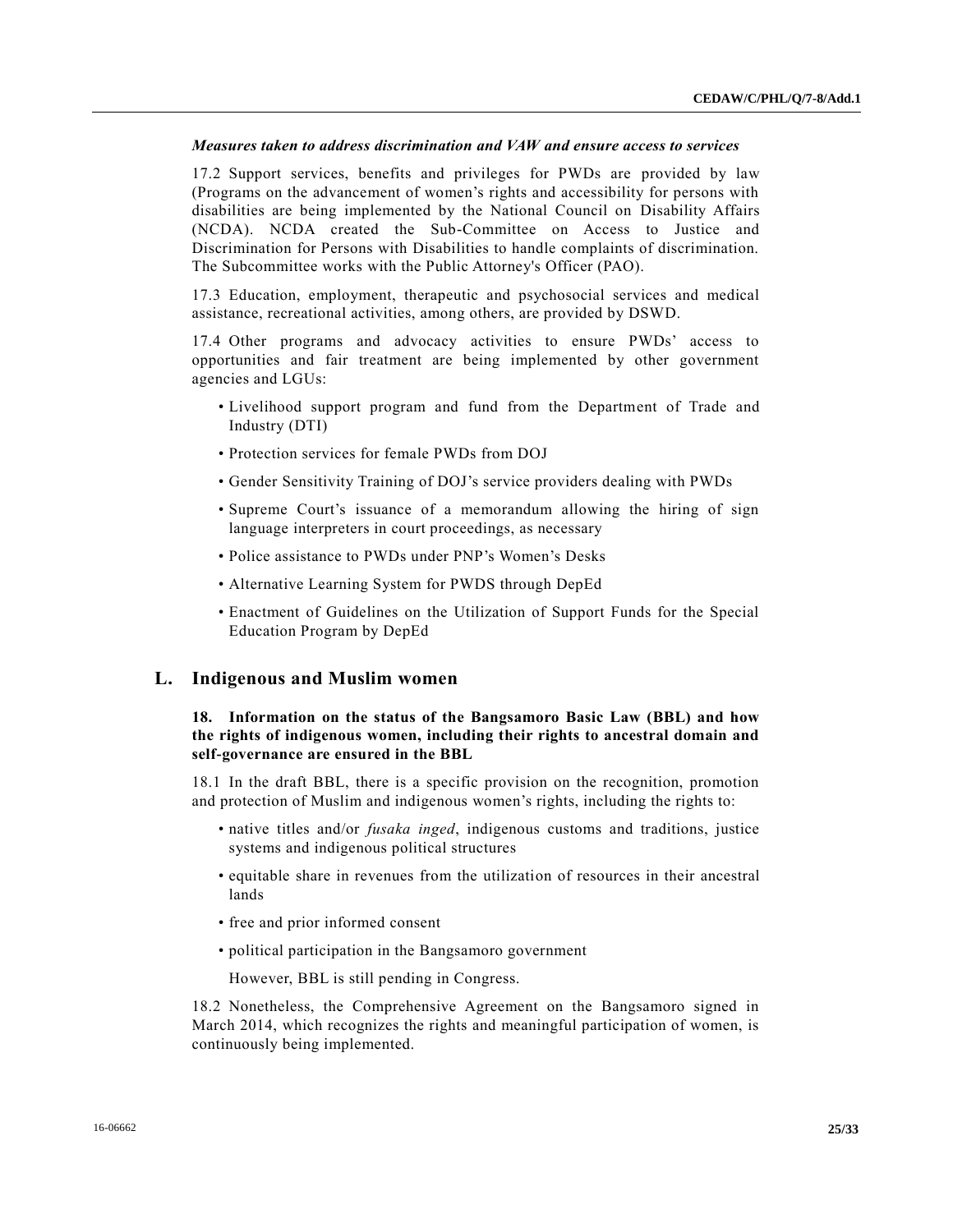18.3 Existing laws guarantee the rights of Muslim and IP Women. Section 10 of RA 9054 amending RA6734 (Organic Act for ARMM) upholds and protects the fundamental rights of women and children, while the rights of indigenous women, including their rights to ancestral domain are upheld in Section 21 of the IPRA.

*Steps taken to address the effects of extractive industries, including mining activities and large-scale infrastructure development projects on indigenous women; Reported incidents of sexual violence, land-grabbing and forced relocation and displacement.* 

18.4 The IPRA and its Implementing Rules and Regulations (IRR) protect the rights of indigenous cultural communities/indigenous peoples(ICCs/IPs) from extractive industries through the following provisions:

- Implementation of the principle of Free and Prior Informed Consent (FPIC) in agreements/contracts regarding the utilization, extraction or development of natural resources within ancestral domains, as well as relocation. New Guidelines for FPIC was issued in 2012 to enhance representation of ICCs/IPs and benefit sharing, and include provisions on monitoring of royalties
- Visitorial and monitoring powers on approved program/projects to ICCs/IPs and the NCIP and
- Allocation of at least 30% of all funds from the utilization, extraction, use and development of lands and natural resources within ancestral domains to ICC/IP communities.

18.5 EO No. 79, s. 2012 was also issued institutionalizing and implementing reforms in the Philippine Mining Sector and providing policies and guidelines to ensure environmental protection and responsible mining in the utilization of mineral resources.

18.6 A Quick Response Mechanism for handling Indigenous Peoples Rights Violations (IPRVs) has been piloted in 12 regions.

See also item 20.2.

# *Measures taken in the ARMM like the PAMANA and HELPS programs, and their impact on indigenous and Muslim women, in particular regarding access to health care, social security, education, clean water, sanitation services, fertile land, income-generating opportunities and participation in decision-making processes.*

18.7 The *Payapa at Masaganang PamayaNAn* (PAMANA) reduces the vulnerability of women in conflict-affected areas through the delivery of community infrastructure and focused social services:

- Health insurance benefits provided to 462 former women rebels from the CBA-CPLA, CPP/NPA/NDF, MNLF, and RPMP-RPA-ABB-TPG
- Various shelter support programs such as the Haven for Women served 2,043 women
- Agrarian reforms benefitted 3,000 women, 50% of which were from Zamboanga del Sur
- Financial assistance for students (for SY 2014-2015 to SY 2015-2016) was provided to 279 females and 187 males under the program.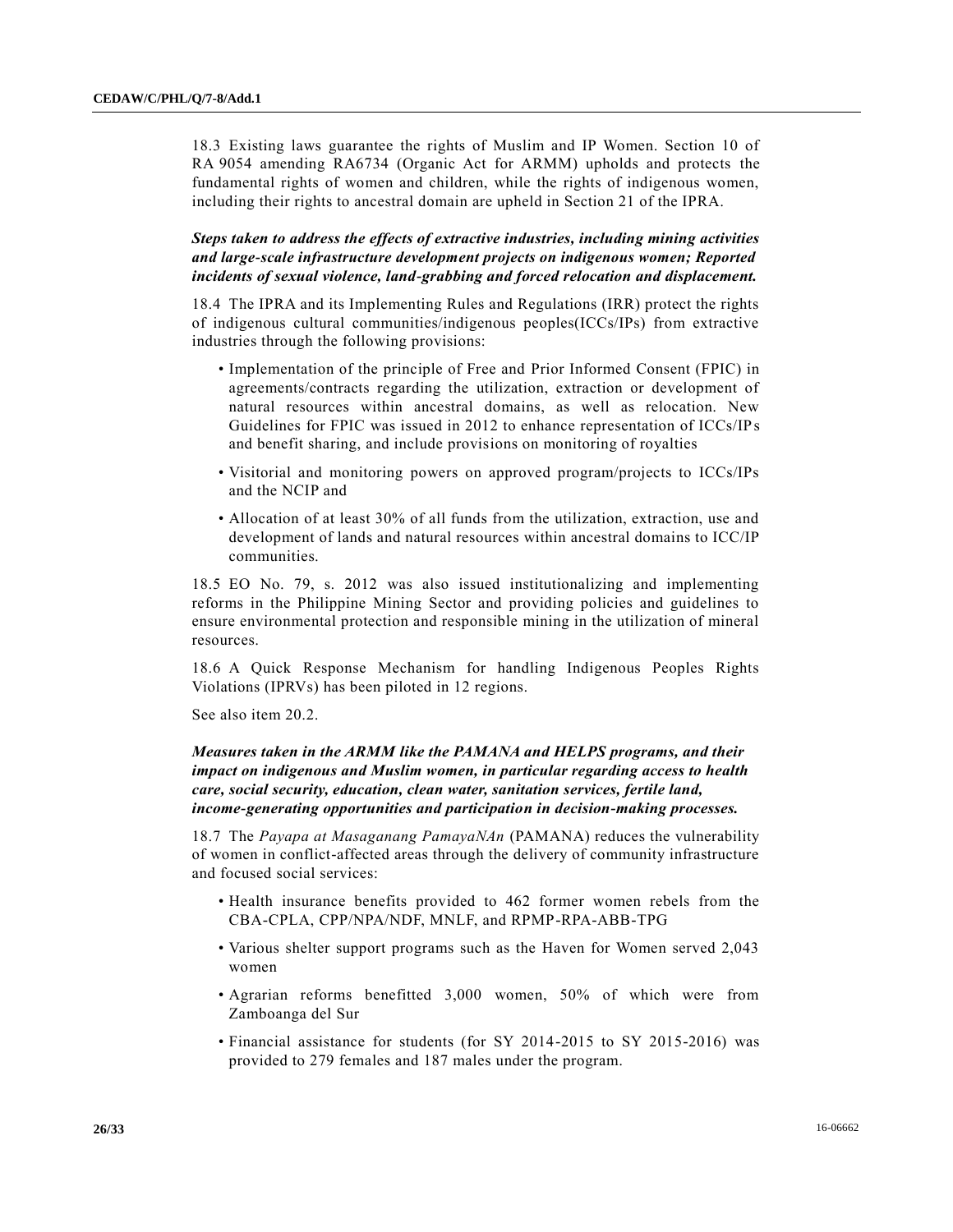18.8 The *Sajahatra Bangsamoro* Program jointly implemented by the Government and the MILF beginning February 2013 provided initial dividends of the peace process to Bangsamoro communities by uplifting their health, education and livelihood conditions. In terms of education, for SY 2014-2015 to SY 2015-2016, tuition fee assistance was provided to 337 students, 68% (230) of which are women.

| Year       | Total ARBs    | Number of women | % women       |
|------------|---------------|-----------------|---------------|
| 2010       | 1 143 914     | 308 856         | 27            |
| 2015       | 2 3 0 3 4 5 4 | 668 001         | 29            |
| Difference |               | 359 144         | $\gamma$<br>∸ |

# Table 13 **Agrarian Reform Beneficiaries**

18.9 For indigenous women, 19 income generating-related training activities were conducted in 2015 with at least 2,732 indigenous women beneficiaries. Inter-agency coordination with LGUs for potable water supply projects was also undertaken benefitting 50 indigenous women families.

# *Provide steps taken to effectively ensure a gender-sensitive approach to address the needs of displaced Muslim and indigenous women.*

18.10 Gender-responsive and culture sensitive case management and appropriate services were instituted which include, but are not limited to, temporary shelter, psychosocial support and healing sessions, medical services, self-enhancement sessions, livelihood skills development sessions, and counselling services.

18.11 Ten (10) Women-Friendly Spaces were established in evacuation camps or relocation sites where women can access various services during crisis situations such as natural or human-made disasters in 2013-2014.

18.12 The National Disaster Response Plan provides for the provision of culture and gender sensitive health services; balanced representation of women and men in evacuation centre/camp management committees; and deployment of women police officers and maintenance of women and child protection desks.

18.13 Under the localization of the Philippine National Action Plan on Women, Peace and Security to implement UNSCRs 1325 and 1820, 1 regional and 5 provincial Women and Children's Peace Centres were established in the ARMM to ensure that government services will reach the marginalized and conflict-affected communities in Mindanao.

18.14 See also item 20.2 on measures taken to protect internally displaced persons.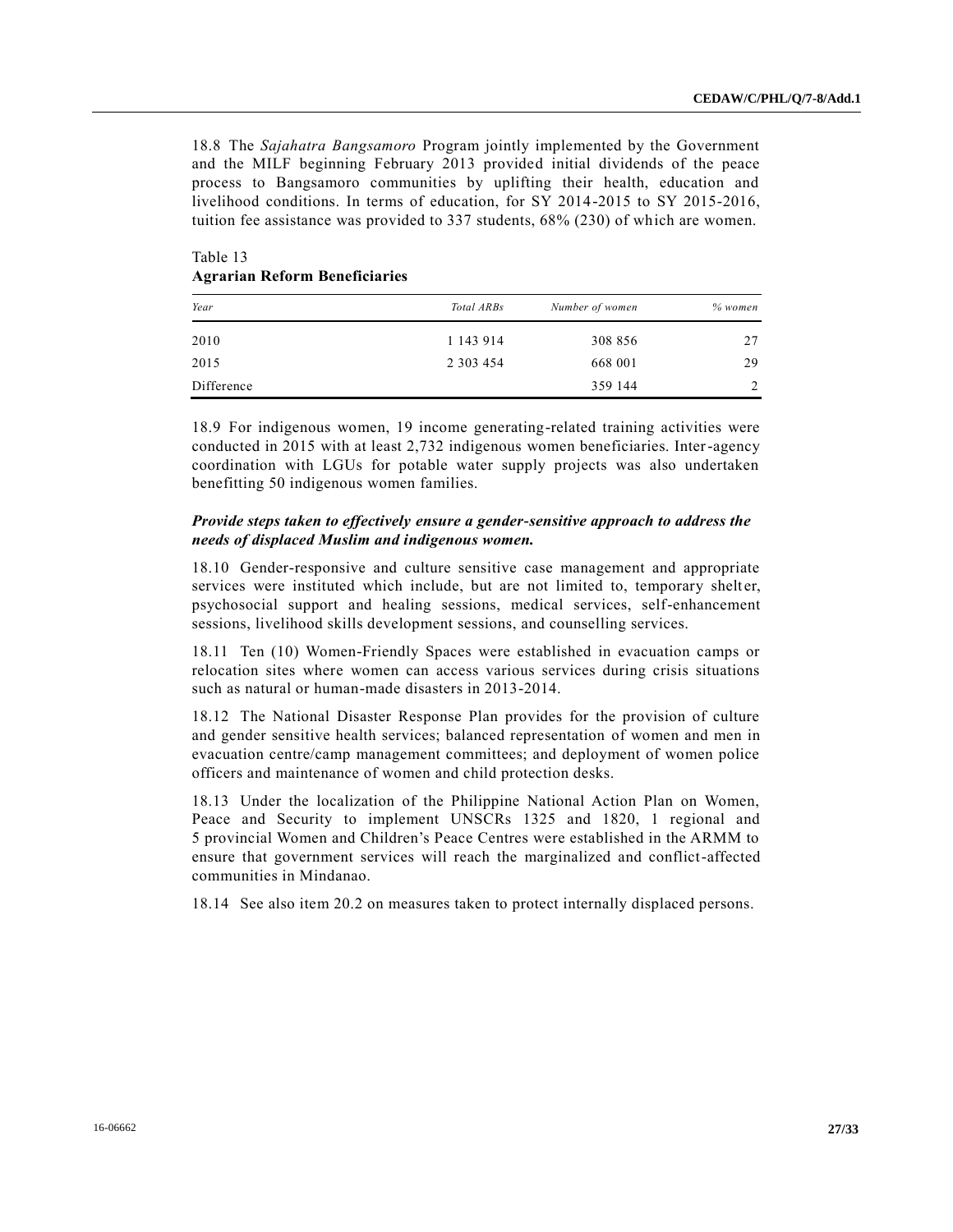# **M. Rural Women**

**19. Provide information on the programs reported, their impact and results, as well as concrete measures taken to address rural women living in poverty; Steps taken to ensure that women working in the agriculture and fisheries sectors can effectively access support services, including microcredits and training, as well as technology; Number of rural women recognized as Agrarian Reform Beneficiaries; How is gender perspective is ensured in the area of food production.**

19.1 Women comprised 27% of the 1,143,914 agrarian reform beneficiaries (ARBs) by December 2010. In 2013, this percentage increased to 29% of the total number of 2,303,454 ARBs provided with Certificate of Land Ownership Award. Corresponding support services were also provided to make their land more productive.

*Source*: *BPfA+20 Report*

19.2 Women have become more empowered and active in key decision-making positions affecting rural and farming community's productivity and efficiency. To date, they are active members and officers of cooperatives and organizations, including in LGUs. See table below:

#### Table 14

#### **Women's Participation in Agrarian Reform Communities**

| <b>Key Roles/Positions</b>                                                                                                                           | Number of women<br>in such position |
|------------------------------------------------------------------------------------------------------------------------------------------------------|-------------------------------------|
| Members of Agrarian Reform Cooperatives                                                                                                              | 468 706                             |
| ARB women organizations                                                                                                                              | 3 2 8 3                             |
| Board of Directors in ARB organizations                                                                                                              | 11 118                              |
| ARBs involved in planning, implementation, monitoring and evaluation of<br>socio-economic programs of organizations with agrarian reform communities | 8 3 1 1                             |
| ARBS elected at:                                                                                                                                     |                                     |
| -barangay level                                                                                                                                      | 8 3 4 9                             |
| -municipal level                                                                                                                                     | 1 2 4 4                             |
| -provincial level                                                                                                                                    | 193                                 |

*Source*: Department of Agrarian Reform (DAR)

19.3 From 2010-2015, women participated in capacity building or training on various skill development programs (64%) and a substantial number (30%) availed of credit services, in most instances, to apply skills learned from their training. See table below: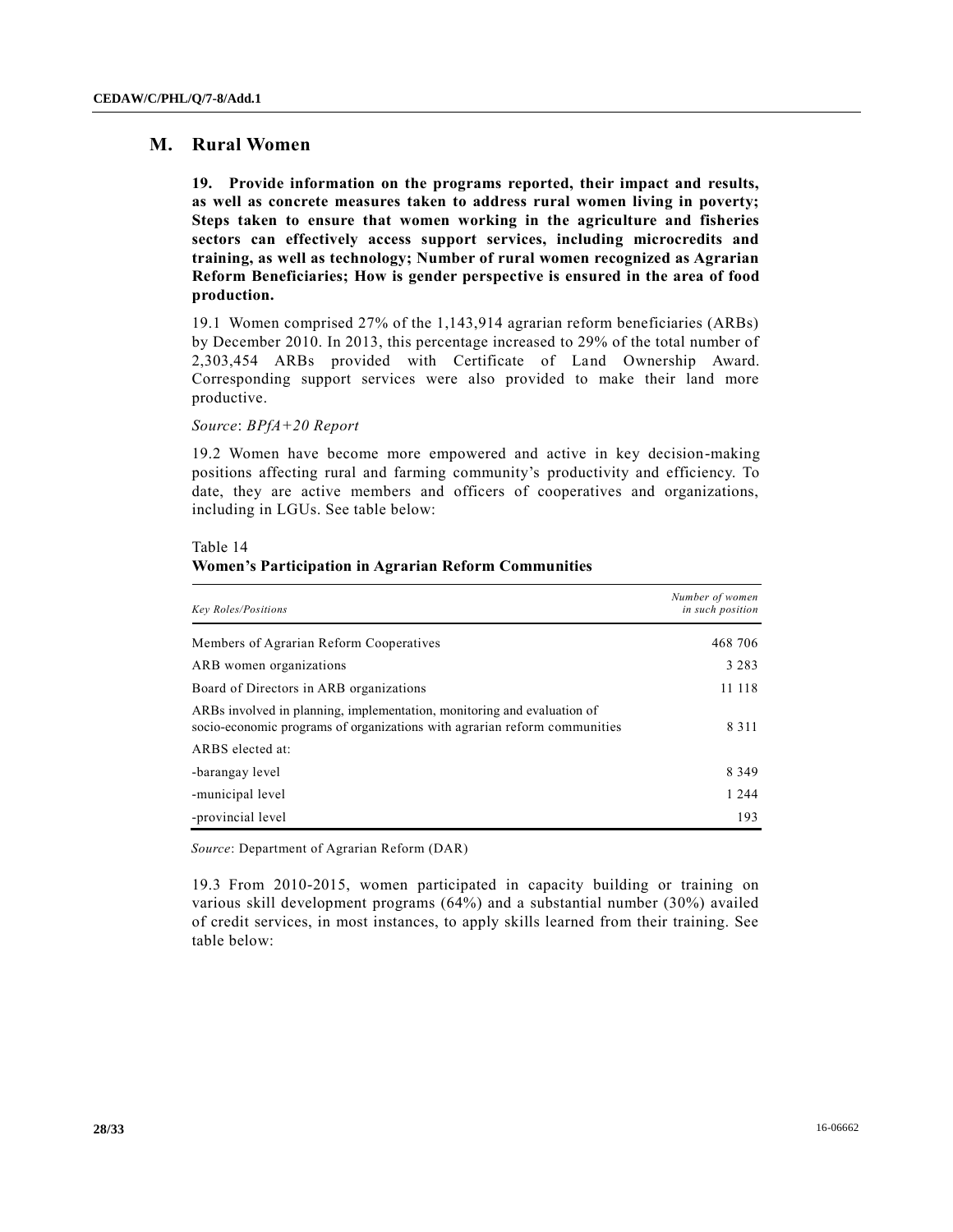| Type of support services                       | No. of women reached per year |         |         |         |         |         |           |  |
|------------------------------------------------|-------------------------------|---------|---------|---------|---------|---------|-----------|--|
|                                                | 2010                          | 2011    | 2012    | 2013    | 2014    | 2015    | Total     |  |
| Microfinance assistance                        | 33 589                        | 51 604  | 93 253  | 95 062  | -       | 118 840 | 392 348   |  |
| Agri-credit                                    | 36 218                        | 44 005  | 59 910  | 106 598 | 184 695 | 72 786  | 504 212   |  |
| Training for ARBs in<br>$ARCs$ and non- $ARCs$ | 136 260                       | 147 765 | 273 049 | 457 248 | 413 756 | 475 938 | 1 904 016 |  |
| Support services for<br>rural women            | 22 128                        | 28 08 5 | 33 116  | 23 650  | 38 430  | 37 691  | 183 100   |  |
| <b>Total</b>                                   | 228 195                       | 271 459 | 459 328 | 682 558 | 636881  | 705 255 | 2983676   |  |

# Table 15 **Women Beneficiaries of ARC Programs**

*Source*: DAR

19.4 Women's participation is also highly visible in the Fisheries Conservation and Development Program, Faith Project *Modelong Gulayan sa Bayan*, Community/ School Vegetable Production, Bio-Intensive Gardening as well as in food processing.

19.5 The Department of Agriculture (DA) provides training and credit support and other ancillary services for rural households and enterprises. Accomplishments from 2013-2015:

- 43 trainings for 1,545 rural women, including proposal writing
- Provision of seeds and planting materials to 427 women organizations, distributed women-friendly equipment and established 152 community gardens
- Promoted women's participation in congressional hearings
- Recognized outstanding rural women

19.6 The Pantawid Pamilya Pilipino Program (PPPP) is reaching millions of poor women in rural areas. It is also complemented by social protection, through subsidized enrolment to PhilHealth. As of December 2015, the program implementation geographically covers 100% of the country's 1,483 target municipalities, 144 cities and 80 provinces nationwide covering over 4,379,454 household beneficiaries, 89.2% (3,907,105) of which are women. See table below:

|           | $1$ and $\overline{0}$ is annihing a beneficial rest $\overline{0}$ of $\overline{0}$ |               |               |               |           |
|-----------|---------------------------------------------------------------------------------------|---------------|---------------|---------------|-----------|
| 2013      |                                                                                       | 2014          |               | 2015          |           |
| Male      | Female                                                                                | Male          | Female        | Male          | Female    |
| 335 444   | 3 505 703                                                                             | 453 706       | 4 0 0 1 4 1 0 | 472 349       | 3 907 105 |
| 3 841 147 |                                                                                       | 4 4 5 5 1 1 6 |               | 4 3 7 9 4 5 4 |           |

# Table 16 **Pantawid Pamilya Beneficiaries, 2013-2015**

*Source*: DSWD

19.7 The Sustainable Livelihood Program of DSWD supports entrepreneurship of women in urban and rural areas.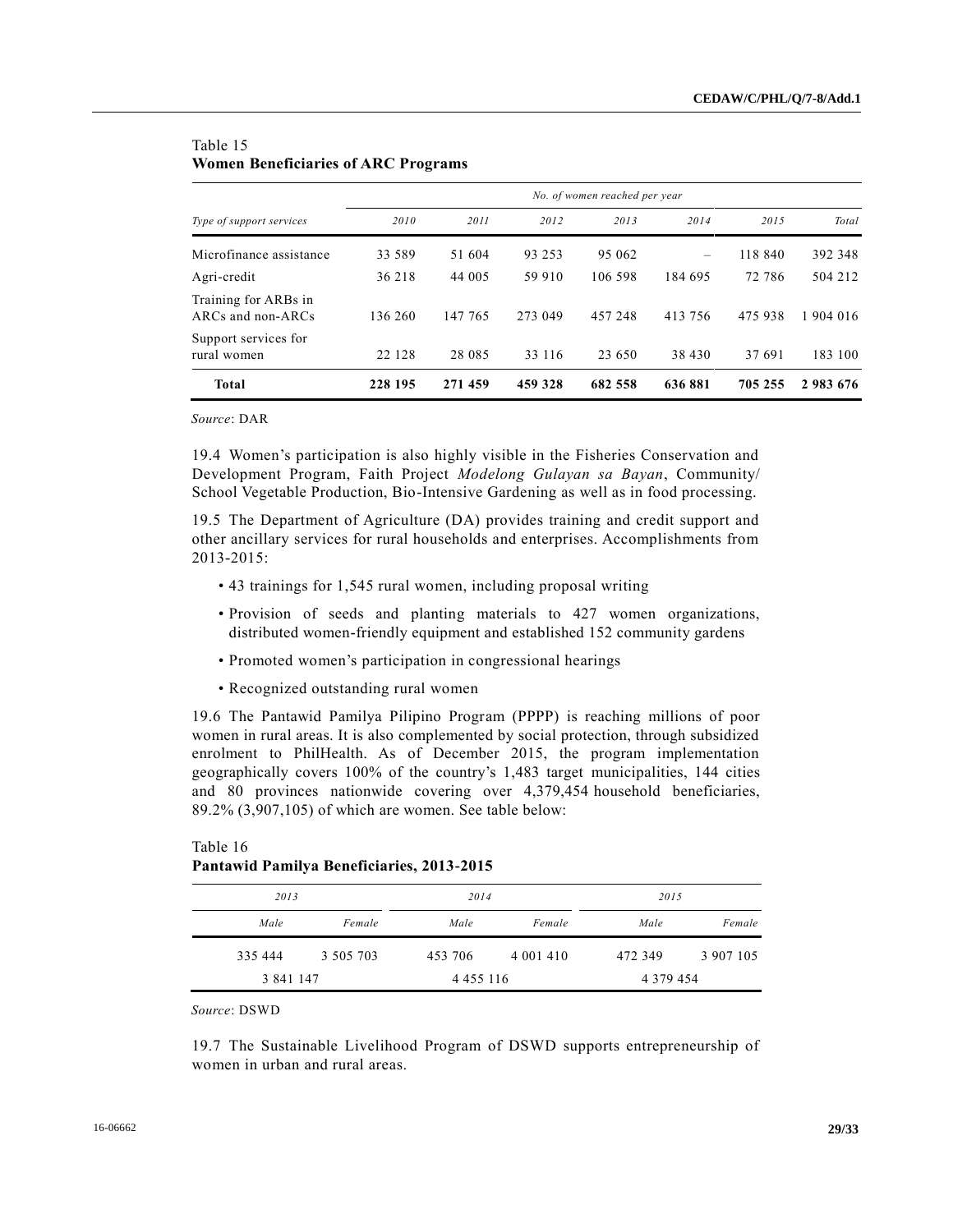19.8 Another program, the Kabit Bisig Laban sa Kahirapaan — Comprehensive and Integrated Delivery of Social Services Program (KALAHI-CIDSS) empowers communities through enhanced participation in local governance and community projects. In support of the Gender Mainstreaming Initiatives of the project, a Gender Incentive Grant (GIG) was piloted in certain municipalities. Interventions included non-traditional skills training in which a total of 1,399 women were trained in masonry, carpentry, electrical installation, plumbing, etc.; capacity building for 153 communities on maternal and child care, and provision of medical equipment for 25 barangay health stations.

19.9 DAR and DA provide support services to women in agriculture and fisheries. These agencies ensure that their GAD budget is used to strengthen women's access to these services. They encourage women to organize to increase their negotiating position. Support programs are also being assessed and enhanced to make them more gender sensitive. DA is also simplifying its application forms and process for projects, training, funding and other support.

19.10 The Bureau of Fisheries and Aquatic Resources (BFAR), established a centralized registration database for municipal fisher folk which was rolled out to all coastal and inland municipalities and cities in 2013. To date, the system has more than 1.6 million registered fisher folk, close to 40% of which are women.

# **N. Natural disasters and climate change**

# **20. Ways in which natural disasters and climate change affect women in the Philippines**

20.1 There are two ways in which women are affected:

- Women face challenges in taking care of the needs of their family in the aftermath of disasters while other family members look for food and other provisions such as shelter and the like.
- Women also face challenges in the loss of facilities and infrastructure and scarcity of resources in the days succeeding a natural disaster. Efforts are underway to train women to prepare for disasters or be proactive rather than react only after the incident.

# *On whether the Philippines has incorporated a gender perspective into risk reduction strategies*

20.2 Yes, the State Party has incorporated gender perspective into its risk reduction strategies as indicated in the following:

- National Framework Strategy on Climate Change (2010-2022) identifies gender mainstreaming as one of its cross-cutting strategies.
- RA 10121 (Disaster Risk Reduction and Management [DRRM] Act) ensures that climate change measures are gender responsive, sensitive to indigenous knowledge systems, and respectful of human rights (Sec. 2 (j)); and mandate of the Office of Civil Defense (OCD) to institutionalize gender analysis in early recovery and post disaster needs assessment (Section 9(m)) and to include the Head of the Local Gender and Development Offices as a member in the Local DRRM Councils (Section 11 (a.7)).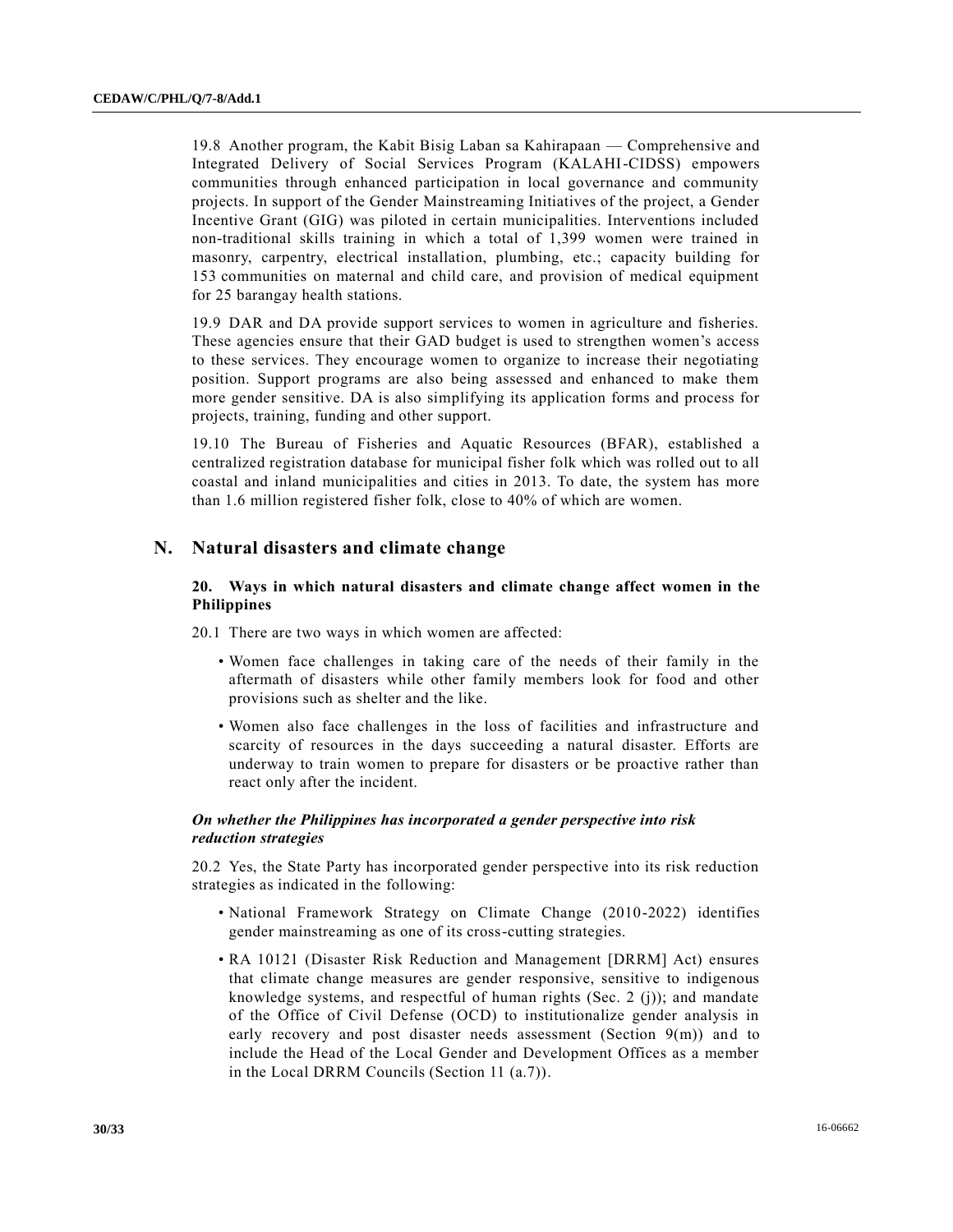- The People's Survival Fund (PSF) created under RA 10174 mandates that a gender-sensitive, pro-children and pro-poor perspective be incorporated in all climate change and renewable energy efforts, plans and programs. PCW sits as a member of the PSF Board which manages and administers the PSF to influence gender responsiveness of the program.
- Institutionalization of the Cluster Approach in the Philippine Disaster Management System, protecting women and ensuring that their rights and well-being are assured.

# *Measures taken to ensure sustainable durable solutions for internally displaced persons due to natural disasters, in particular taking into account the specific needs of women and girls.*

20.3 Solutions undertaken include:

#### *Education and Information*

- Continuing awareness and education of citizens on prevention and preparedness, such as
	- Capacity building for women on preparedness and adaptation so they can manage, cope and bounce back in cases of disasters
	- Integration of DRRM in school curricula (elementary, secondary, tertiary)
	- Institutionalization of quarterly school-based earthquake and fire drills through issuance of DepEd Memorandum Order 48-2012

#### *Building Back Better*

• Improved planning and construction of infrastructure by building disaster resilient classrooms and relocation centres

#### *Response and Recovery*

- Creation of Women Friendly Spaces, Transitional Houses, Permanent Shelter
- Setting up of local evacuation centres and temporary shelters, and pre-positioned stockpiles of emergency resources, and streamlined pre-emptive evacuation procedure/process
- Delivery of alternative learning system of education in disaster areas and implementation of school improvement plan

#### *Rehabilitation*

- Relocation and resettlement plans for those in the most high-risk areas such as coastal areas, river basins, and in waterways in urban areas
- Sustainable Livelihood Program
- Allocation and utilization of Local DRRM fund
- Pending legislative proposal on the "Rights of Internally Displaced Persons' Act" seeking to promote and protect the rights of internally displaced persons in various compromising situations including natural disasters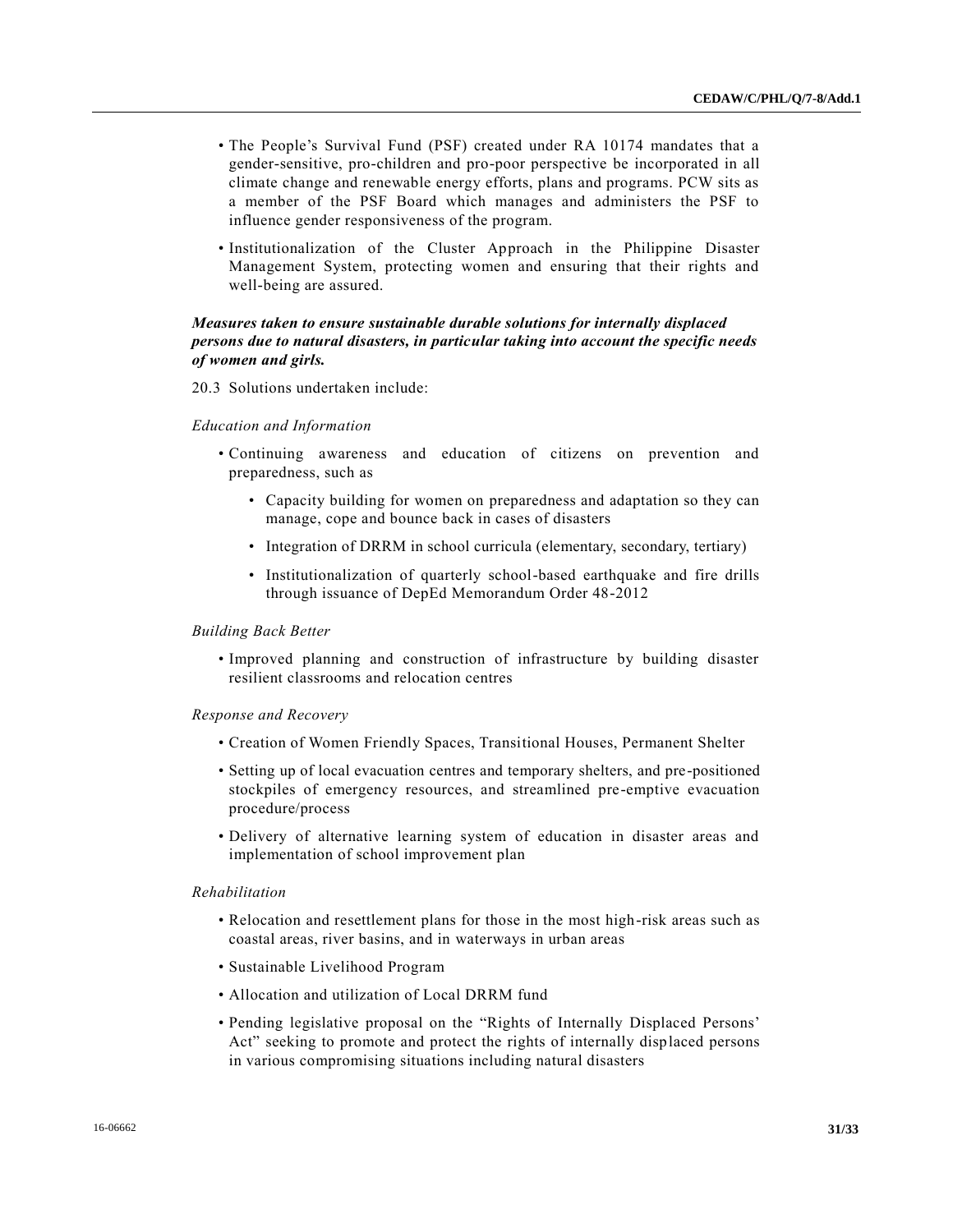# *Measures taken to ensure the equal participation of women, in particular rural women, at the decision-making level of climate change and natural disaster management.*

20.4 Section 13 of the MCW mandates LGUs to develop and implement a genderresponsive and rights-based work and financial plan that include the "active involvement of women in the various camp committees organized for food and water distribution, nutrition, sanitation and hygiene, shelter, health, education, protection and security and safety especially in the decision-making processes."

20.5 The National Disaster Response Plan provides for balanced representation of women and men in evacuation centre/camp management committees.

# **O. Marriage and Family Relations**

#### **21. Status of the bill legalizing divorce**

21.1 HB 4408, seeking to legalize divorce, is pending in the 16th Congress. However, divorce has long been legal and available for Muslims under the CMPL.

# *Whether both parties are accorded the same rights and responsibilities upon the dissolution of marriage and how the rights of children are protected*

- 21.2 Spouses' rights and responsibilities
	- The absolute community or conjugal partnership of gains and the assets are equally divided between the spouses.
	- The spouse not gainfully employed is entitled to support for one year or until he/she finds adequate employment, whichever is shorter.
	- A Filipino citizen married to a foreigner may now remarry under the Philippine law regardless of who obtained the divorce in another country, provided that it is found by the Philippine court to be based on any similar ground under Article 55 of the Code.
- 21.3 Children's rights
	- Custody of minors is decided in accordance with the child's best interest.
	- Children are entitled to support and to their presumptive legitime in the partition of assets.
	- Children conceived or born before the divorce has become final and executory are considered legitimate.

# *Updates on steps taken to repeal provisions that discriminate on the basis of religion regarding the minimum age of marriage for girls, as well as prohibit polygamous marriages.*

21.4 The Islamic leaders endorsed a *Fatwa* on the Model Family in Islam in November.

- 21.5 The Fatwah covers 4 areas:
	- early and forced marriage